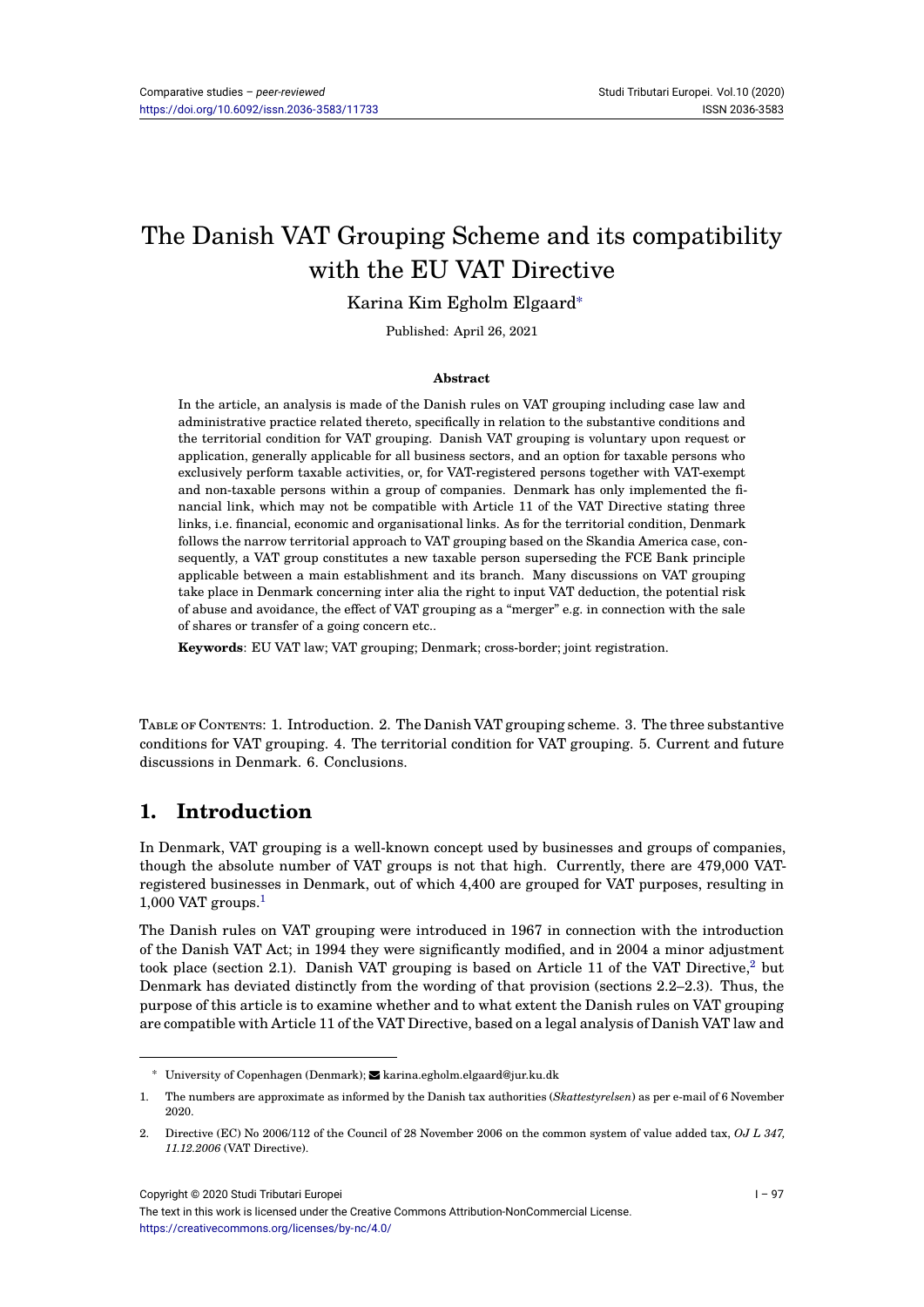EU VAT law. The analysis focuses primarily on the three substantive conditions for VAT grouping, i.e. the financial, economic and organisational links (section 3), and the territorial condition for VAT grouping (section 4). Additionally, the current and future discussions in Denmark regarding VAT grouping are briefly mentioned purely to provide a brief insight into what seems to be problematic issues from a Danish perspective (section 5).

Remarkably, case law from the Danish courts within the area of VAT grouping is quite scarce, whereas administrative practice, particularly in the form of binding rulings from the Danish Tax Council (*Skatterådet*) where the applicant asks for clarification of the VAT treatment of future contemplated dispositions, $3$  is more voluminous.<sup>4</sup> The reasons could be many; the most obvious being that the substantive conditions for Danish VAT grouping are very objective in nature, and are thus clearly and easily determinable both for businesses and the tax authorities, as they do not really cause any interpretative uncertainty. Another probable reason could be that businesses are rarely denied a request or a[p](#page-1-0)plication for VAT gro[up](#page-1-1)ing, or that the tax authorities have not yet tried to terminate existing VAT groups to any significant extent, with the result that no such complaints have been made nor officially published so far. The potential risk of abuse and avoidance and the lack of specific entry/exit rules in connection with VAT grouping are mentioned below (section 5).

# **2. The Danish VAT grouping scheme**

# **2.1. Brief history of Danish VAT grouping**

The possible use of VAT grouping has existed since the introduction of the Danish VAT Act in 1967.<sup>5</sup> In 1994,<sup>6</sup> there was a major general revision of the Danish VAT Act in order to make it more compatible with the Sixth VAT Directive,<sup>7</sup> which laid down the foundation for the current rules on VAT grouping. The most important amendment was that it became possible for VATregistered persons to be grouped together with non-VAT-registered persons, such as VAT-exempt pers[on](#page-1-2)s, under [ce](#page-1-3)rtain conditions.<sup>8</sup> It can be understood from the background and the *travaux préparatoires* to the amendment that the und[erl](#page-1-4)ying aim was to benefit especially the financial sector by securing that internal transactions within the VAT group were not taxed, though this was not directly expressed in the wording of the rules.<sup>9</sup>

<sup>3.</sup> The Danish Tax Administration Act, Consolidated Act No 635 [o](#page-1-5)f 13 May 2020, as most recently amended by Law No 1589 of 27 December 2019, Chapter 8.

<sup>4.</sup> C. Kristoffersen, M. Gale, Z. P. Hansen, *EU-Domstolen presser fællesskabet til samarbejde eller kaos!*, in SU 2015, 122, section 2.3.

<span id="page-1-0"></span><sup>5.</sup> Law No 102 of 31 March 1967. K. K. E. Elgaard, *A comparative analysis of VAT grouping schemes from a Nordic perspective – aspects of tax avoidance and fiscal competition*, in Nordic Tax Journal, 2017, Issue 1, 12; H. J. Kozuch, T. S. Svane, *Fællesregistrering for moms – uklar praksis*, in TfS 2005, 481.

<span id="page-1-1"></span><sup>6.</sup> Law No 375 of 18 May 1994.

<span id="page-1-2"></span><sup>7.</sup> Sixth Directive (EEC) No 77/388 of the Council of 17 May 1977 on the harmonization of the laws of the Member States relating to turnover taxes – Common system of value added tax: uniform basis of assessment, *OJ L 145, 13.6.1977* (Sixth VAT Directive).

<span id="page-1-4"></span><span id="page-1-3"></span><sup>8.</sup> Law proposal No 124 of 8 December 1993, 1993/1994, section 4 and special comments to § 47. B. H. Hansen, *Nogle momsmæssige betragtninger – i lyset af L 124 om revision af momsloven*, in TfS 1994, 194, section 2.3; B. H. Hansen, *Ny momslov*, in SPO.1994.142; E. Dekov, L. L. Jørgensen, *NY MOMSLOV*, in SR.1994.0245, section 5b; B. H. Hansen, *Revision af momsloven fra 1967 – EU-harmonisering med nye områder og begreber*, in RR.1994.08.0023; E. Dekov, *Moms og lønsumsafgift i koncerner – Med kravet om 100% koncernejerskab går Danmark længere end EU*, in RR.1995.09.0056; S. Engers, *Rapport om momsloven og 6. momsdirektiv*, in SU 2001, 249; H. J. Kozuch, T. S. Svane, *Fællesregistrering for moms – uklar praksis*, in TfS 2005, 481.

<span id="page-1-5"></span><sup>9.</sup> K. K. E. Elgaard, *A comparative analysis of VAT grouping schemes from a Nordic perspective – aspects of tax avoidance and fiscal competition*, in Nordic Tax Journal, 2017, Issue 1, 12. See also E. Dekov, L. L. Jørgensen, *NY MOMSLOV*, in SR.1994.0245, section 5b; B. H. Hansen, *Ny momslov*, in SPO.1994.142; E. Dekov, *Moms og lønsumsafgift i koncerner – Med kravet om 100% koncernejerskab går Danmark længere end EU*, in RR.1995.09.0056.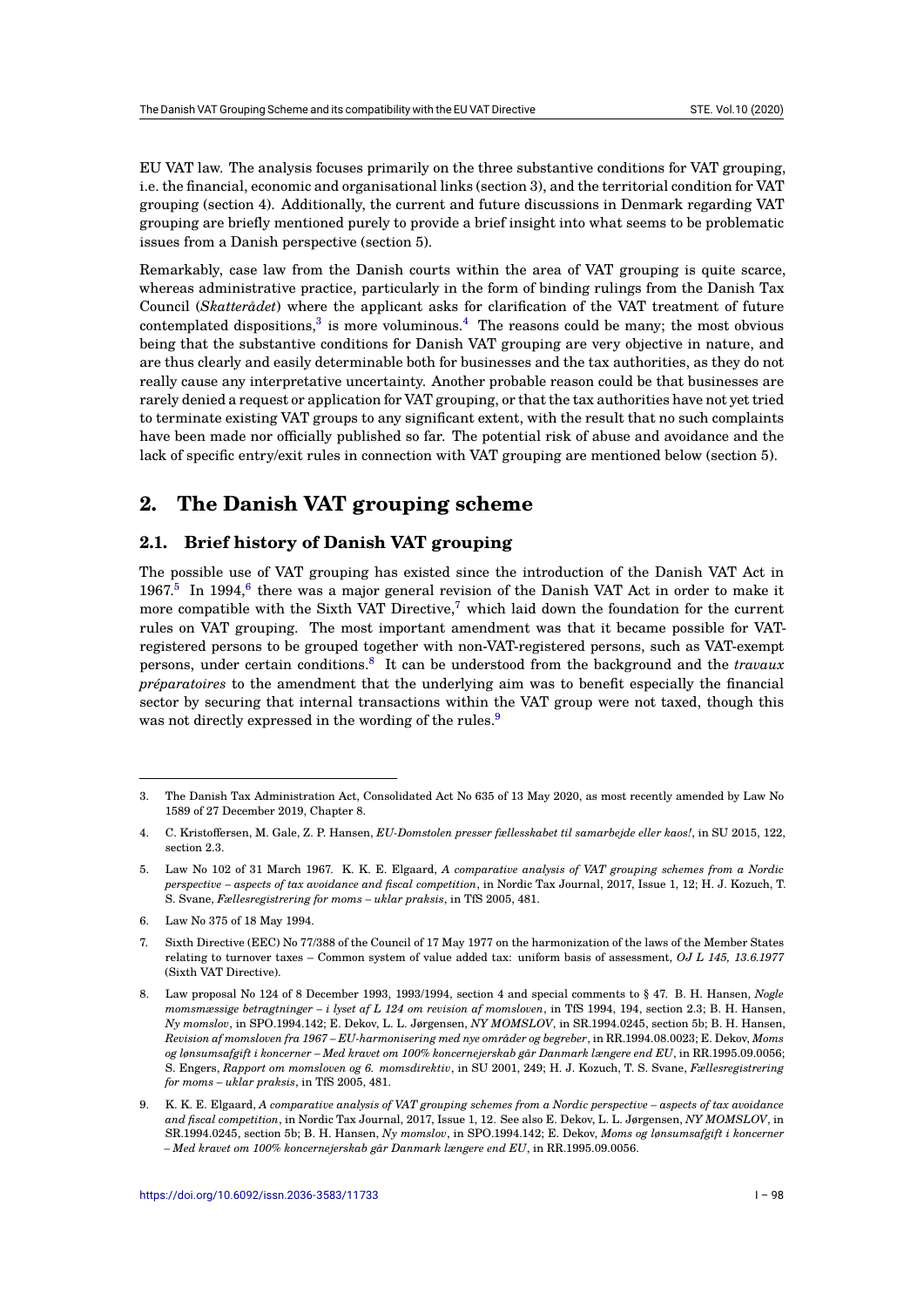Basically, these rules have remained the same except for a small change to the wording of the rules in 2004, where it became explicitly possible for VAT-registered persons to be registered together with non-taxable persons, such as holding companies.<sup>10</sup> It was stated in the *travaux préparatoires* to the amendment that the purpose was to use the option provided for in the Sixth VAT Directive, which allowed for this. $^{11}$ 

In 2011, the European Commission filed several act[ion](#page-2-0)s for failure to comply with Article 11 of the VAT Directive against Member States,  $12$  including Denmark,  $13$  *inter alia* on the basis that national legislation pe[rm](#page-2-1)itted the inclusion of non-taxable persons such as holding companies in a VAT group, which was the case of Denmark. The Commission's action was dismissed by the Court of Justice of the European Union (CJEU), since it had not established that Article 11 of the VAT Directive could be interpreted as meaning [th](#page-2-2)at non-taxable perso[ns](#page-2-3) cannot be included in a VAT group.<sup>14</sup> Further, the CJEU noted that it is conceivable that the presence, within a VAT group, of non-taxable persons contributes to administrative simplification, both for the group and for the tax authorities and makes it possible to avoid certain abuses,  $^{15}$  e.g. due to joint and several liability for the VAT group.<sup>16</sup> Consequently, Danish VAT grouping is fully compatible with the VAT Directive in thi[s re](#page-2-4)gard.

# **2.2. Curre[nt](#page-2-6) Danish rules on VAT groupi[ng](#page-2-5)**

The current Danish rules on VAT grouping are derived from three different provisions in the Danish VAT Act  $(DVA),<sup>17</sup>$  i.e. Section 3(3), Section 46(9) and Section 47(4). Section 3(3) of the DVA is a general provision stating the effect of grouping for VAT purposes, i.e. the emergence of a single taxable person:<sup>18</sup>

#### *Several persons[, w](#page-2-7)ho are registered together, cf. Section 47(4), are treated as a single taxable person.*

The terminology used in Denmark is not "VAT grouping", but "joint registration" (*fællesregistrering*); however, it is [ma](#page-2-8)terially equivalent to a real "VAT group", because of the consequence of being treated as a single taxable person for VAT purposes and thus, is not just a mere VAT consolidation payment scheme for the members of the registration.<sup>19</sup>

- <span id="page-2-1"></span><span id="page-2-0"></span>12. Judgment of 25 April 2013, Commission v Sweden, C-480/10, EU:C:2013:263; judgment of 25 April 2013, Commission v Netherlands, C-65/11, EU:C:2013:266; judgment of 9 April 2013, Commission v Ireland, C-85/11, EU:C:2013:217; judgment of 25 April 2013, Commission v United Kingdom, C-86/11, EU:C:2013:267; judgment of 25 April 2013, Commission v Czech Republic, C-109/11, EU:C:2013:269. B. Terra, J. Kajus, *[A Guide to the European VAT Directives –](https://www.skm.dk/aktuelt/publikationer/rapporter/rapport-om-momsloven-og-6-momsdirektiv-juli-2001/) Volume 1*[, Amsterdam, 2020, 400–403.](https://www.skm.dk/aktuelt/publikationer/rapporter/rapport-om-momsloven-og-6-momsdirektiv-juli-2001/)
- <span id="page-2-2"></span>13. Judgment of 25 April 2013, Commission v Denmark, C-95/11, EU:C:2013:268.
- 14. *Ibid*. Same result in judgment of 9 April 2013, Commission v Ireland, C-85/11; judgment of 25 April 2013, Commission v United Kingdom, C-86/11. S. Pfeiffer, *Current questions of EU VAT grouping*, in World Journal of VAT/GST Law, 2015, 4.
- <span id="page-2-4"></span><span id="page-2-3"></span>15. Judgment of 25 April 2013, Commission v Denmark, C-95/11, para. 44; judgment of 9 April 2013, Commission v Ireland, C-85/11, para. 48; judgment of 25 April 2013, Commission v United Kingdom, C-86/11, para. 44. M. Gabriël, H. v. Kesteren, *VAT Groups*, in M. Lang – I. Lejeune (editors) *Improving VAT/GST – Designing a Simple and Fraud-Proof Tax System*, Amsterdam, 2014, 504; B. Terra, J. Kajus, *A Guide to the European VAT Directives – Volume 1*, Amsterdam, 2020, 402.
- <span id="page-2-5"></span>16. Advocate General's Opinion of 27 November 2012, Commission v Ireland, C-85/11, EU:C:2012:753, para. 26.
- 17. Consolidated Act No 1021 of 26 September 2019, as most recently amended by Law No 591 of 13 May 2019 (DVA).
- 18. The author's translation in K. K. E. Elgaard, *A comparative analysis of VAT grouping schemes from a Nordic perspective – aspects of tax avoidance and fiscal competition*, in Nordic Tax Journal, 2017, Issue 1, 11.
- <span id="page-2-9"></span><span id="page-2-8"></span><span id="page-2-7"></span><span id="page-2-6"></span>19. Judgment of 22 May 2008, Ampliscientifica and Amplifin, C-162/07, EU:C:2008:301, para. 21; European Commission, VAT Expert Group – VEG No 070 REV1 of 19 March 2018 on the Meaning of "financial, economic and organisational links" among VAT group members, taxud.c.1(2018)1668166, 5; M. Gabriël, H. v. Kesteren, *VAT Groups*, in M. Lang –

<sup>10.</sup> Law No 356 of 19 May 2004.

<sup>11.</sup> Law proposal No 148 of 28 January 2004, 2003/1. The Danish Ministry for Taxation, working group report of 2 July 2001 on the Danish VAT Act and Sixth VAT Directive, as of 12 Octo[be](#page-2-9)r 2020, see https://www.skm.dk/aktuelt/publikationer/ rapporter/rapport-om-momsloven-og-6-momsdirektiv-juli-2001/, sections A and 3.2.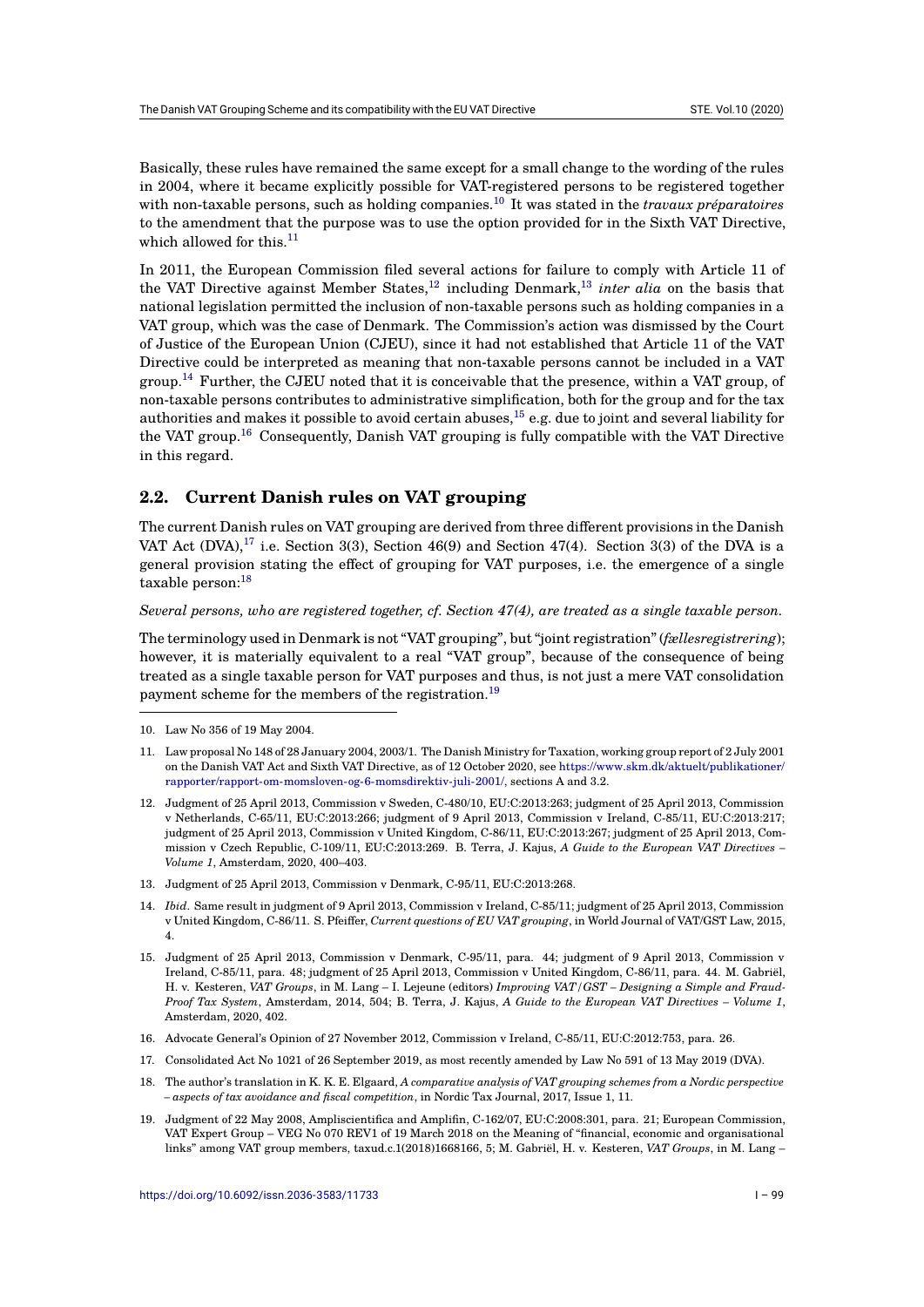Denmark follows the interpretation of the consequences of VAT grouping as set out by the CJEU in the *Ampliscientifica and Amplifin* case,<sup>20</sup> meaning that treatment as a single taxable person precludes persons who are thus closely linked from continuing to submit VAT declarations separately and from continuing to be identified, within and outside their group, as individual taxable persons, since only the single taxable person is authorised to submit such declarations, that a single VAT number be allocated to the group,  $21$  that internal transactions within the group are outside the scope of VAT, $^{22}$  and that the VAT group must calculate one total deduction percentage for all members of the VAT group.<sup>23</sup>

The substantive conditions for VAT gro[up](#page-3-1)ing are stated in Section  $47(4)$  of the DVA: $^{24}$ 

*Upon request, tw[o o](#page-3-2)r more taxable persons which exclusively perform taxable activities can be registered together. The tax auth[ori](#page-3-3)ties may permit persons carrying on activities that are subject to VAT registration to be registered together with persons whose activities are not subject to V[AT](#page-3-4) registration and persons without economic activities. Such permission may only be granted if, via direct or indirect ownership, one person (parent company etc.) owns all the shares etc. in the other person(s) (subsidiaries, sub-subsidiaries etc.) which are covered by the joint registration. Only companies etc. that are established in Denmark may be registered jointly. An application for joint registration must be filed no later than one month before the joint registration is intended to take effect.*

First of all, Danish VAT grouping is *voluntary*, as it requires either: 1) a request from *fully taxable persons*, or 2) an application to the Danish tax authorities for permission from a *mixed group of companies* consisting of taxable persons *and* VAT-exempt persons *or* non-taxable persons. Thus, VAT-exempt persons, e.g. banks, hospitals, universities etc., as well as non-taxable persons e.g. holding companies, public entities etc., can be included in a VAT group. Further, Danish VAT grouping is *generally* applicable for all business sectors.<sup>25</sup>

Obviously, Denmark has not implemented the same wording of the three substantive conditions

- 21. *Ibid*, paras. 19–20; judgment of 17 September 2014, Skandia America Corp., C-7/13, EU:C:2014:2225, paras. 28–29. L. L. Jørgensen et al., *Momsloven med kommentarer og EU-henvisninger*, Copenhagen, 2007, 56–57.
- <span id="page-3-1"></span><span id="page-3-0"></span>22. Danish Western Court of Appeal (*Vestre Landsret*), judgment of 5 February 2009, SKM2009.466.VLR; Danish Tax Council (*Skatterådet*), binding ruling of 29 January 2019, SKM2019.105.SR; Danish Tax Council, binding ruling of 24 April 2018, SKM2018.246.SR; Danish Tax Council, binding ruling of 28 March 2017, SKM2017.368.SR; Danish Tax Council, binding ruling of 20 October 2015, SKM2015.707.SR; Danish Tax Council, binding ruling of 25 September 2012, SKM2012.569.SR. A. v. Doesum et al., *Fundamentals of EU VAT Law*, Alphen aan den Rijn, 2020, 95 and 167– 168; L. L. Jørgensen et al., *Momsloven med kommentarer og EU-henvisninger*, Copenhagen, 2007, 1173.
- <span id="page-3-3"></span><span id="page-3-2"></span>23. Eastern Court of Appeal (*Østre Landsret*), decision of 11 November 2015, SKM2015.740.ØLR; Eastern Court of Appeal, decision of 13 November 2015, SKM2015.806.ØLR; Danish Tax Tribunal (*Landsskatteretten*), decision of 23 November 2017, SKM2017.666.LSR; Danish Tax Tribunal, decision of 26 June 2002, SKM2002.406.LSR; Danish Tax Tribunal, decision of 30 November 2000, SKM2001.99.LSR; Danish Tax Council, binding ruling of 29 January 2019, SKM2019.105.SR; Danish Tax Council, binding ruling of 24 March 2015, SKM2015.239.SR; Danish Tax Council, binding ruling of 21 June 2011, SKM2011.422.SR. As of 12 October 2020, see http://www.skat.dk, The Legal Guidelines 2020–2, sections D.A.3.3.1 and D.A.14.1.7. B. H. Hansen, E. Dekov, *Nye afgørelser om moms*, in SR.1995.0351; H. J. Kozuch, T. S. Svane, *Fællesregistrering for moms – uklar praksis*, in TfS 2005, 481; I. Massin, K. Vyncke, *EC Communication on VAT Grouping: An Attempt to Harmonize or to Restrict the Use of Group Registration?*, in International VAT Monitor, 2009, 458; T. Ehrke-Rabel, *VAT grouping: the relevance of the territorial restriction of Article 11 of the VAT Directive*, in World Journal of VAT/GST Law, Vol. 1, 2012, Issue 1, 64–[65; K. K. E. Elgaard](http://www.skat.dk), *Interaktionen mellem momsretten og indkomstskatteretten*, Copenhagen, 2016, 401–402; S. E. Pedersen, *Moms og fast ejendom*, Copenhagen, 2020, 101.
- 24. The author's translation in K. K. E. Elgaard, *A comparative analysis of VAT grouping schemes from a Nordic perspective – aspects of tax avoidance and fiscal competition*, in Nordic Tax Journal, 2017, Issue 1, 11–12.
- <span id="page-3-5"></span><span id="page-3-4"></span>25. H. Jurland, *Enslydende fortolkning af fællesregistreringer i EU*, in SU 2010, 2.

I. Lejeune (editors) *Improving VAT/GST – Designin[g a](#page-3-5) Simple and Fraud-Proof Tax System*, Amsterdam, 2014, 486; A. Parolini, *Cross-Border Group Taxation Regimes: VAT/GST v. Direct Taxation*, in M. Lang et al. (editors) *Value Added Tax and Direct Taxation – Similarities and Differences*, Amsterdam, 2009, 947; A. Parolini, *European VAT and Groups of Companies*, in G. Maisto (editor) *International and EC Tax Aspects of Groups of Companies*, Amsterdam, 2008, 109–110.

<sup>20.</sup> Judgment of 22 May 2008, Ampliscientifica and Amplifin, C-162/07.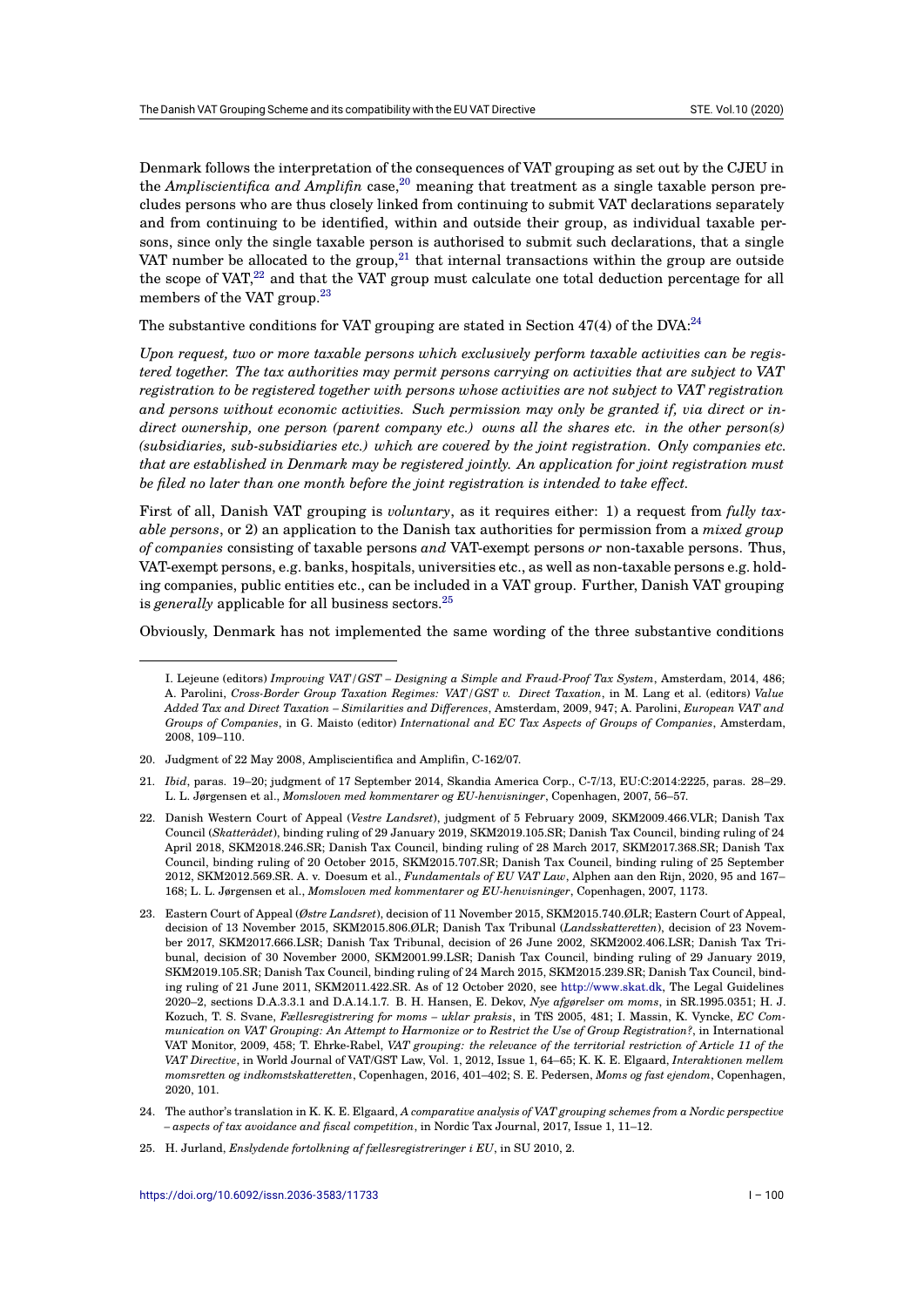for VAT grouping in relation to the "financial, economic and organisational links" as is used in Article 11 of the VAT Directive (section 2.3). According to the Danish provision, the *only* condition for a mixed VAT group is 100% direct or indirect ownership within a group of companies, which is analysed below (section 3). Denmark has implemented the territorial condition for VAT grouping, whereby only persons that are *established* in Denmark can be included in a Danish VAT group, which means that cross-border VAT grouping is not allowed. Danish branches/fixed establishments of foreign main establishments can be part of a Danish VAT group (section 4).

The Danish tax authorities and the Danish Tax Council have agreed that the conditions for VAT grouping stipulated in Section 47(4) of DVA are objectively determinable, which does not include any element of discretion.<sup>26</sup> Thus, provided the conditions for VAT grouping are fulfilled on an objective basis, both the requesting fully taxable persons and an applying mixed group of companies will be immediately entitled to obtain permission for VAT grouping from the tax authorities.

Section 46(9) of DVA [sta](#page-4-0)tes that several entities that do not have the same owner and are registered together pursuant to Section 47(4) are jointly and severally liable for payment of VAT relating to the entities covered by the joint registration.<sup>27</sup> As of today, the provision has only resulted in one case before the Danish Supreme Court (*Højesteret*) in 1989.<sup>28</sup>

Denmark has not implemented any special anti-avoidance rules in connection with the rules on VAT grouping by virtue of the second sentence of [Ar](#page-4-1)ticle 11 of the VAT Directive (cited in 2.3 below).<sup>29</sup>

# **2.3. Implementation of Article 11 of the VAT Directive**

The Danish rules on VAT grouping implement the EU VAT grouping scheme pursuant to Arti[cle](#page-4-2) 11 of the VAT Directive (former second subparagraph of Article 4(4) of the Sixth VAT Directive):

*After consulting the advisory committee on value added tax (hereafter, the 'VAT Committee'), each Member State may regard as a single taxable person any persons [established in the territory of that Member State who, while legally independent, are closely boun to one another by financial, economic and organisational links.*

*A Member State exercising the option provided for in the first paragraph, may adopt any measures needed to prevent tax evasion through the use of this provision.*

The purposes of the EU VAT grouping scheme were *simplifying administration* or *combating abuses*, e.g. where advantage is taken of a special VAT scheme and when such advantage arises from a pure legal technicality as to the definition of "independence."<sup>30</sup>

No further details on the exact material content of the *close connection* in the form of the *financial, economic and organisational links* are stated in the short provision, and no further explanation is

<sup>26.</sup> Danish Tax Council, binding ruling of 23 June 2015, SKM2015.530.SR.

<sup>27.</sup> The author's translation in K. K. E. Elgaard, *A comparative analysis of VAT grouping schemes from a Nordic perspective – aspects of tax avoidance and fiscal competition*, in Nordic Tax Journal, 2017, Issue 1, 11. The Legal Guidelines 2020–2, section D.A.13.8.

<span id="page-4-0"></span><sup>28.</sup> Danish Supreme Court (*Højesteret*), judgment of 25 October 1989, TfS 1989, 638. T. Vistisen, *Fællesregistrering i henhold til momsloven – modregning*, in TfS 1989, 637.

<span id="page-4-1"></span><sup>29.</sup> K. K. E. Elgaard, *A comparative analysis of VAT grouping schemes from a Nordic perspective – aspects of tax avoidance and fiscal competition*, in Nordic Tax Journal, 2017, Issue 1, 12.

<span id="page-4-2"></span><sup>30.</sup> Proposal for a Sixth Council Directive COM(73) 950 final from the Commission of 20 June 1973 on the harmonization of legislation of Member States concerning turnover taxes, 4; judgment of 16 July 2015, Larentia + Minerva and Marenave, joined cases C-108/14 and C-109/14, EU:C:2015:496, para. 40; judgment of 9 April 2013, Commission v Ireland, C-85/11, para. 47; judgment of 25 April 2013, Commission v Sweden, C-480/10, para. 37. K. K. E. Elgaard, *A comparative analysis of VAT grouping schemes from a Nordic perspective – aspects of tax avoidance and fiscal competition*, in Nordic Tax Journal, 2017, Issue 1, 7–8; A. v. Doesum et al., *Fundamentals of EU VAT Law*, Alphen aan den Rijn, 2020, 95–96; C. D. Soares, A. Arnaldo, *VAT Grouping Schemes – Standpoint*, in International VAT Monitor, 2015, 86; O. Henkow, *Financial Activities in European VAT*, Alphen aan den Rijn, 2008, 192–193.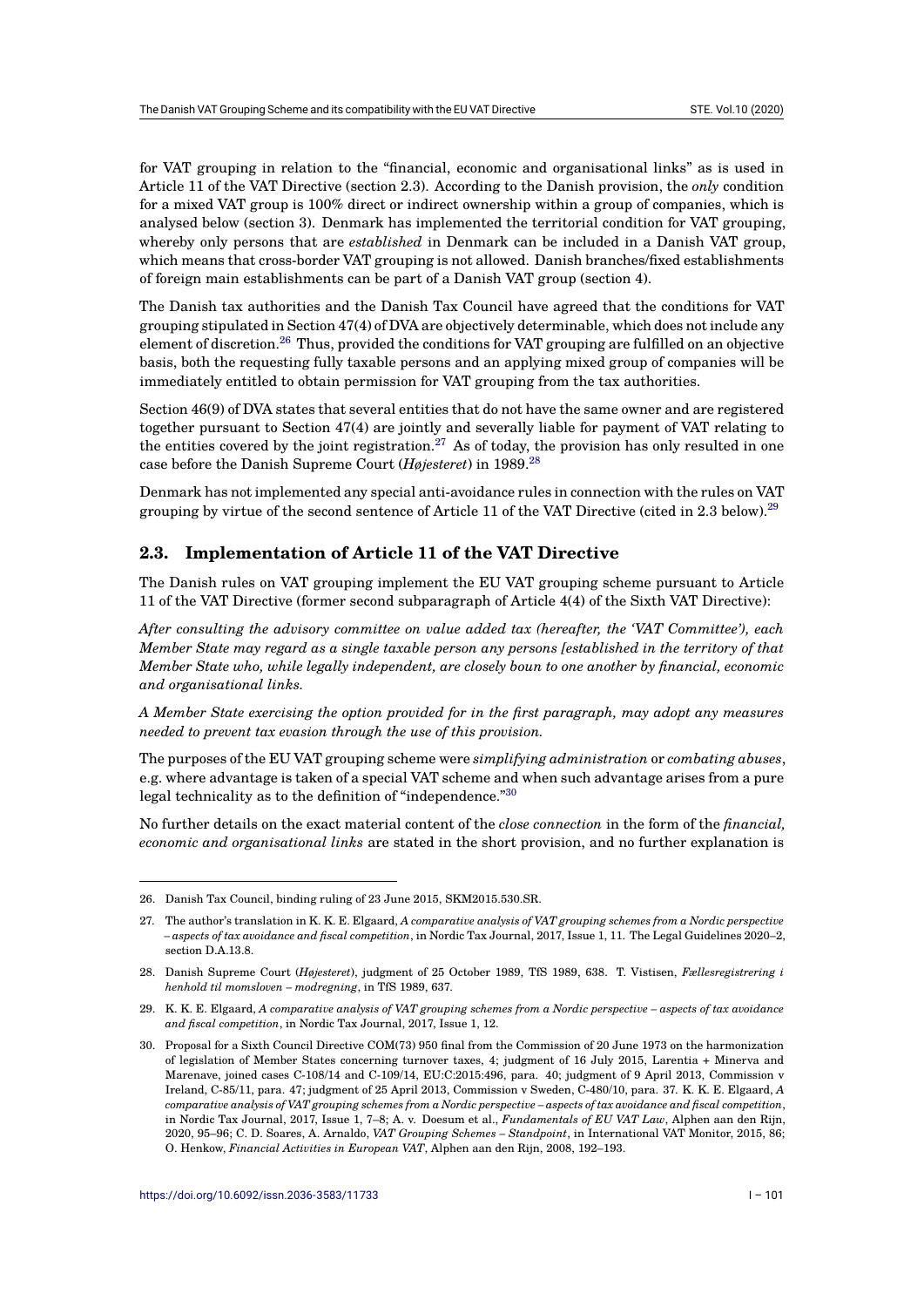given in the proposal to the provision.<sup>31</sup> This leaves a *margin of discretion* for the Member States to implement the national content of the three links,  $32$  which significantly affects the analysis of whether and to what extent Danish VAT law complies with the VAT Directive. Moreover, the CJEU has not clarified the interpretation of the three links, which is probably because it has not yet been presented with a case concerning the [sp](#page-5-0)ecific content of the three links.

The fact that the content of the three links is not su[ffici](#page-5-1)ently clear and precise was established in the *Larentia + Minerva and Marenave* case,<sup>33</sup> where the CJEU stated that Article 4(4) of the Sixth VAT Directive (now Article 11 of the VAT Directive) may not be considered to have the *direct effect* of allowing taxable persons to claim the benefit thereof against their Member State, in the event that that State's legislation is not compatible with that provision and cannot be interpreted in a way compatible with it.<sup>34</sup> Further, the CJE[U](#page-5-2) stated that the condition that the formation of a VAT group is subject to the existence of close financial, economic and organisational links between the persons concerned needs to be specified at *national level*, and that provision is thus conditional, in view of the fact that it involves the application of national provisions determining the actual scope of such links.<sup>35</sup> Finally, t[he](#page-5-3) CJEU also noted that the wording of Article 11 of the VAT Directive does not make the application thereof subject to other conditions than that the persons must be closely bound to one another by the three links,<sup>36</sup> thus, leaving room for a *certain margin of discretion* for the Member States besides what is stipulated in Article 11 of the VAT Directive.<sup>37</sup> Thereby, the three link[s s](#page-5-4)et the limits for the margin of discretion exercised by the Member States.

The European Commission has explain[ed](#page-5-5) its opinion on the content of the three links, which is simply t[he](#page-5-6) legal interpretation of the Commission.<sup>38</sup> As Pfeiffer has stressed, the Commission's interpretation may serve as a minimum definition from which Member States deviate to further determine the scope of the three links.<sup>39</sup> First, the Commission finds that all three links have to be met for the entire duration of a VAT group as the conditions are *cumulative*, and that those conditions should be fairly strict.<sup>40</sup> Next, the Com[mis](#page-5-7)sion suggests the following definitions of the

38. S. Pfeiffer, *Current questions of EU VAT grouping*, in World Journal of VAT/GST Law, 2015, 12.

<span id="page-5-8"></span><span id="page-5-7"></span><span id="page-5-6"></span>40. COM(2009) 325 final, 8–9.

<sup>31.</sup> COM(73) 950 final. O. Henkow, *Fin[anc](#page-5-8)ial Activities in European VAT*, Alphen aan den Rijn, 2008, 194–195.

<span id="page-5-1"></span><span id="page-5-0"></span><sup>32.</sup> Communication COM(2009) 325 final from the Commission to the Council and the European Parliament of 2 July 2009 on the VAT group option provided for in Article 11 of the Council Directive 2006/112/EC on the common system of value added tax; European Commission, VAT Expert Group – VEG No 047 of 31 August 2015 on VAT grouping and judgement in case C-7/13 (Skandia America Corp. (US)), taxud.c.1(2015)3986774, 6; K. K. E. Elgaard, *A comparative analysis of VAT grouping schemes from a Nordic perspective – aspects of tax avoidance and fiscal competition*, in Nordic Tax Journal, 2017, Issue 1, 7; C. Heber, *VAT Grouping – A Comment*, in M. Lang et al. (editors) *CJEU – Recent Developments in Value Added Tax 2016*, Vienna, 2017, 158; C. B. Eskildsen, *Fællesregistrering – en analyse af momslovens § 47, stk. 4*, in SU 2011, 62, section 3; I. Massin, K. Vyncke, *EC Communication on VAT Grouping: An Attempt to Harmonize or to Restrict the Use of Group Registration?*, in International VAT Monitor, 2009, 454; L. L. Jørgensen et al., *Momsloven med kommentarer og EU-henvisninger*, Copenhagen, 2007, 56.

<sup>33.</sup> Judgment of 16 July 2015, Larentia + Minerva and Marenave, joined cases C-108/14 and C-109/14.

<sup>34.</sup> *Ibid*, para. 52. M. Merkx, *VAT and Holding Companies: Position Finally Clear?*, in EC Tax Review, 2016, Issue 1, 52–53; S. Pfeiffer, *Recent CJEU Case Law on Taxable Persons and Public Bodies*, in M. Lang et al. (editors) *CJEU – Recent Developments in Value Added Tax 2015*, Vienna, 2016, 188–189; B. Terra, J. Kajus, *A Guide to the European VAT Directives – Volume 1*, Amsterdam, 2020, 405.

<span id="page-5-3"></span><span id="page-5-2"></span><sup>35.</sup> Judgment of 16 July 2015, Larentia + Minerva and Marenave, joined cases C-108/14 and C-109/14, para. 50; Advocate General's Opinion of 26 March 2015, Larentia + Minerva and Marenave, joined cases C-108/14 and C-109/14, EU:C:2015:212, para. 112. S. Pfeiffer, *Recent CJEU Case Law on Taxable Persons and Public Bodies*, in M. Lang et al. (editors) *CJEU – Recent Developments in Value Added Tax 2015*, Vienna, 2016, 187; B. Terra, J. Kajus, *A Guide to the European VAT Directives – Volume 1*, Amsterdam, 2020. 405.

<span id="page-5-4"></span><sup>36.</sup> Judgment of 16 July 2015, Larentia + Minerva and Marenave, joined cases C-108/14 and C-109/14, paras. 36–38, where reference is made to the judgment of 9 April 2013, Commission v Ireland, C-85/11, para. 36.

<sup>37.</sup> Judgment of 16 July 2015, Larentia + Minerva and Marenave, joined cases C-108/14 and C-109/14, para. 39.

<span id="page-5-5"></span><sup>39.</sup> *Ibid*, 13.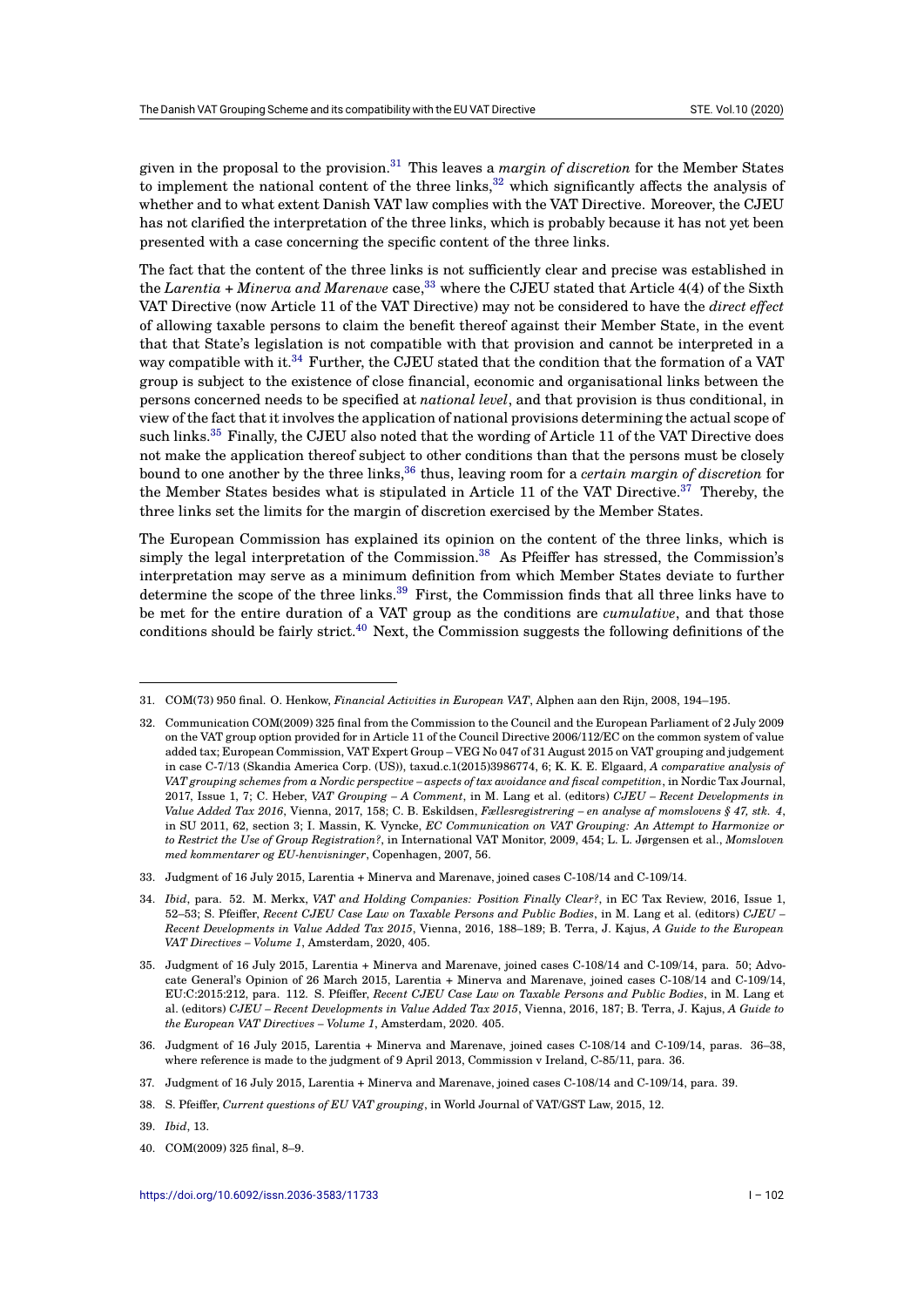three links as guidelines: $41$ 

- The *financial link*: defined by reference to a percentage of participation in the capital or in voting rights (over 50%), or defined by reference to a franchise contract. This guarantees that one company has t[he](#page-6-0) actual control of another.
- The *economic link*: defined by reference to the existence of at least one of the following situations of economic cooperation. The principal activity of the group members is of the same nature, or the activities of the group members are complementary or interdependent, or one member of the group carries out activities which are wholly or substantially to the benefit of the other members.
- The *organisational link*: defined by reference to the existence of a shared, or at least partially shared, management structure.

Having all of the above in mind, this article will now analyse whether and to what extent the Danish rules on VAT grouping are compatible with Article 11 of the VAT Directive in respect of both the three substantive conditions for VAT grouping and the territorial condition for VAT grouping.

# **3. The three substantive conditions for VAT grouping**

# **3.1. Unconditional VAT grouping for taxable persons who exclusively perform taxable activities**

Pursuant to the first sentence of Section 47(4) of the DVA, several taxable persons who *exclusively* perform taxable activities can be registered together as a single taxable person upon request. Clearly, there is no mention of the financial, economic and organisational links as in Article 11 of the VAT Directive, and hence, no requirement for any close connection between the members of the VAT group. From an immediate point of view, this is not a correct implementation of the VAT Directive, since the close connection is a condition, based on the direct wording of Article 11 of the VAT Directive.<sup>42</sup> However, it may be argued that due to the requirement that all members of the VAT group exclusively perform taxable activities, for which they are registered for VAT, VAT grouping in itself will not result in any economic or tax advantages for the members of the VAT group.<sup>43</sup> Following this logic, VAT grouping is in principle neutral for fully taxable persons and as a starting point, wou[ld](#page-6-1) not harm the functioning of the VAT system.

Accordingly, VAT grouping is possible *in general* for all fully taxable persons– i.e. all forms of persons/e[nt](#page-6-2)ities within all business sectors – regardless of the lack of close connection between them, meaning that an independent seller and an independent buyer would be able to form a VAT group,<sup>44</sup> thereby not paying VAT on internal transactions between them.<sup>45</sup> In such a situation, the disadvantages of VAT grouping would be an obligation to file a joint VAT return, having just one VAT registration number, joint calculation of the partial right to input VAT deduction,  $46$  joint and several liability for the seller and the buyer etc., $47$  which would most probably deter independent thi[rd](#page-6-3)

<sup>41.</sup> *Ibid*, 9.

<sup>42.</sup> Judgment of 16 July 2015, Larentia + Minerva and Marenave, joined cases C-108/14 and C-10[9/14](#page-6-4), para. 36; L. L. Jørgensen et al., *Momsloven med kommentarer og [EU](#page-6-5)-henvisninger*, Copenhagen, 2007, 1172.

<span id="page-6-0"></span><sup>43.</sup> L. L. Jørgensen et al., *Momsloven med kommentarer og EU-henvisninger*, Copenhagen, 2007, 1173; U. Brandt, *Momsmæssig fællesregistrering i et nationalt og EU-retligt perspektiv*, in SU 2001, 358.

<span id="page-6-1"></span><sup>44.</sup> H. Jurland, *Enslydende fortolkning af fællesregistreringer i EU*, in SU 2010, 2.

<span id="page-6-2"></span><sup>45.</sup> Gjems-Onstad et al. have viewed this situation as potential tax avoidance and not in line with the purpose of the Norwegian VAT grouping scheme: O. Gjems-Onstad et al., *Lærebok i merverdiavgift*, Oslo, 2017, 342–343; K. K. E. Elgaard, *A comparative analysis of VAT grouping schemes from a Nordic perspective – aspects of tax avoidance and fiscal competition*, in Nordic Tax Journal, 2017, Issue 1, 18–19.

<span id="page-6-3"></span><sup>46.</sup> K. Marcussen, *Momsfritagelsen for cost sharing – hvad gør vi nu?*, in RR.4.2018.58.

<span id="page-6-5"></span><span id="page-6-4"></span><sup>47.</sup> C. D. Soares, A. Arnaldo, *VAT Grouping Schemes – Standpoint*, in International VAT Monitor, 2015, 92.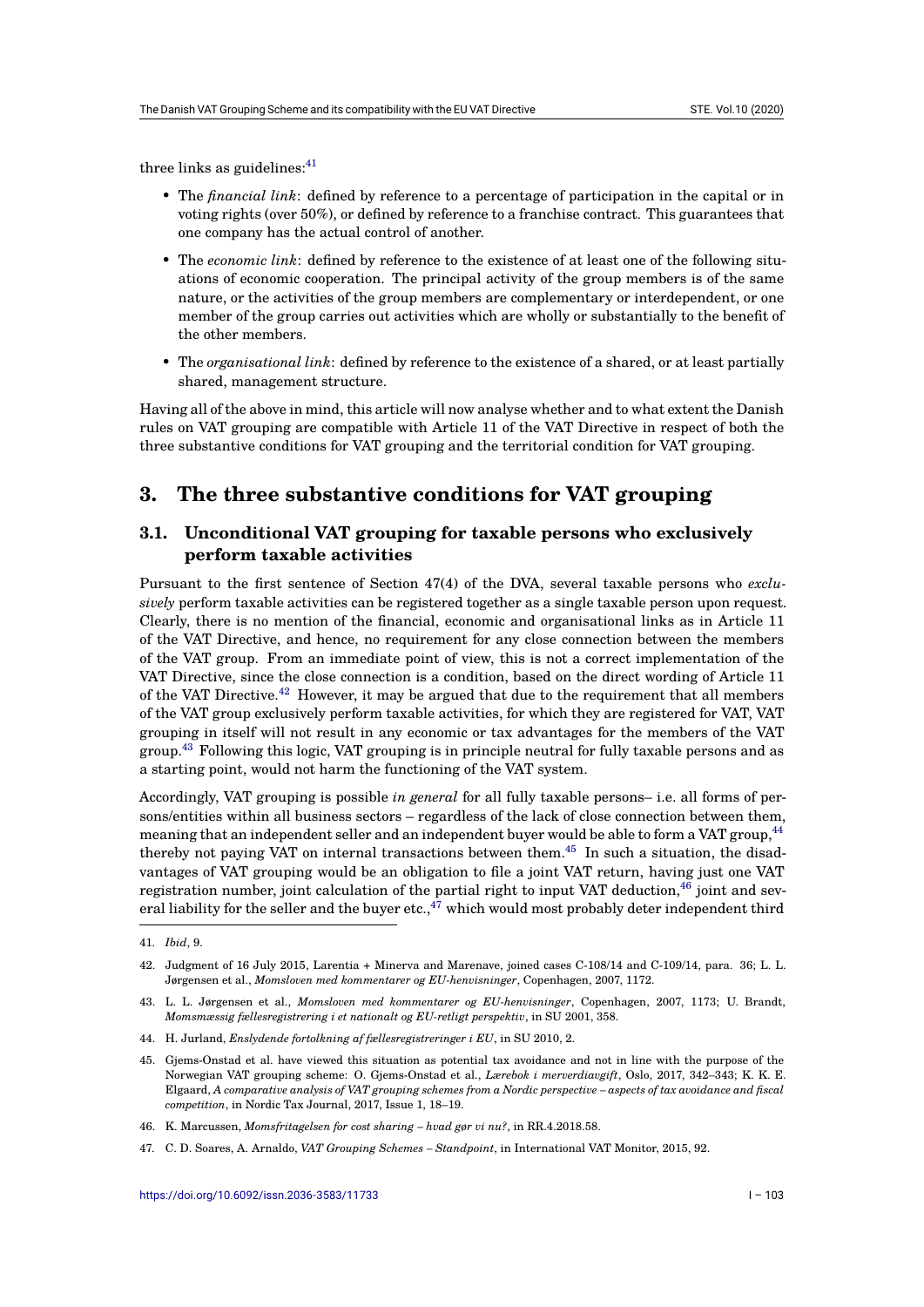parties from forming a VAT group. Jørgensen et al. have stated that in practice, VAT grouping is only known in situations where there is a certain identity between the owners of the entities, and where e.g. the liquidity effect of VAT through VAT grouping has been suppressed in terms of "internal" supplies, with a more correct economic result as a consequence.<sup>48</sup> Thus, from a practical point of view it may be expected that VAT grouping between completely independent third parties would very rarely occur,<sup>49</sup> *inter alia* due to the disadvantages of VAT grouping and normal market mechanisms; still it is an available operational possibility for such parties to choose under Danish VAT law.

In the author's opinion, [th](#page-7-0)e first sentence of Section 47(4) of DVA allowing for unconditional VAT grouping for fully taxable persons is not compatible with the VAT Directive, which presupposes the existence of a certain qualified close connection between the members of the VAT group, through fulfilment of the three substantive links.<sup>50</sup> The EU legislators have directly specified that VAT grouping is available for persons who are closely connected by the three links, and thus, the option is not available for other persons who are *not* closely connected by the three links. This is emphasised by the Commission services, which has stated: *"If entities whose economic activities are completely unrelated were allowed to form a VAT grou[p,](#page-7-1) the economic link requirement laid down in Article 11 of the VAT Directive would become meaningless"*. <sup>51</sup> The statement illustrates that it would not make sense to have the three links, if completely unrelated entities could group for VAT purposes despite non-fullfilment of the links.

Just as a remark, the CJEU did not comment [on](#page-7-2) this diverging Danish implementation of Article 11 of the VAT Directive in the *Commission* v *Denmark* case,<sup>52</sup> although this does not of course entail any approval thereof, as it was not the subject matter of the case.

However, for reasons of practicality and neutrality and having due regard to the purposes of VAT grouping, i.e. simplifying administration and combating a[bu](#page-7-3)ses, it may be argued that the Danish implementation is in harmony with the intention and purposes of VAT grouping. In this situation, VAT grouping is neutral for fully taxable persons, it results in significant administrative simplification both for businesses and the tax authorities, and it poses a low risk of abuse and avoidance when all members of the VAT group are entitled to a full right of input VAT deduction. Furthermore, the actual use of this option seems to be very low, and therefore perhaps relatively unproblematic from a practical point of view. Thus, the Danish rules on unconditional VAT grouping for fully taxable persons do not seem to cause any harm to the functioning or effect of the EU VAT system and the Danish VAT system, which may speak in favour of accepting the current state of law, even though not in line with the VAT Directive.

It is noteworthy that Pfeiffer has proposed that the EU VAT grouping rules should be further harmonised. In that connection he has said that while abolishing the rule is out of the question, then the harmonisation process with the least impact on the VAT revenues of Member States could be chosen, i.e. the introduction of VAT grouping for taxpayers with a full right of input VAT deduction only.<sup>53</sup> Seen in this light, the Danish diverging implementation of unconditional VAT grouping for fully taxable persons may be a realistic way forward to consider at EU level in the future – which also speaks in favour of maintaining the Danish rules on this point. Ultimately, it is for the CJEU

- <span id="page-7-1"></span><span id="page-7-0"></span>51. European Commission, VAT Committee, Working Paper No 918 of 16 February 2017 on the Meaning of "financial, economic and organisational links" among VAT group members, taxud.c.1(2017)982178, 22.
- 52. Judgment of 25 April 2013, Commission v Denmark, C-95/11.
- <span id="page-7-4"></span><span id="page-7-3"></span><span id="page-7-2"></span>53. S. Pfeiffer, *VAT Grouping – Consequences of Nigl and Follow-up on Skandia America*, in M. Lang et al. (editors) *CJEU – Recent Developments in Value Added Tax 2016*, Vienna, 2017, 154–155.

<sup>48.</sup> [L. L](#page-7-4). Jørgensen et al., *Momsloven med kommentarer og EU-henvisninger*, Copenhagen, 2007, 1173.

<sup>49.</sup> H. Jurland, *Enslydende fortolkning af fællesregistreringer i EU*, in SU 2010, 2.

<sup>50.</sup> Judgment of 16 July 2015, Larentia + Minerva and Marenave, joined cases C-108/14 and C-109/14, para. 36; S. Pfeiffer, *VAT Grouping from a European Perspective*, Amsterdam, 2015, 155; C. B. Eskildsen, *Fællesregistrering – en analyse af momslovens § 47, stk. 4*, in SU 2011, 62, sections 3.1 and 5; L. L. Jørgensen et al., *Momsloven med kommentarer og EU-henvisninger*, Copenhagen, 2007, 1172.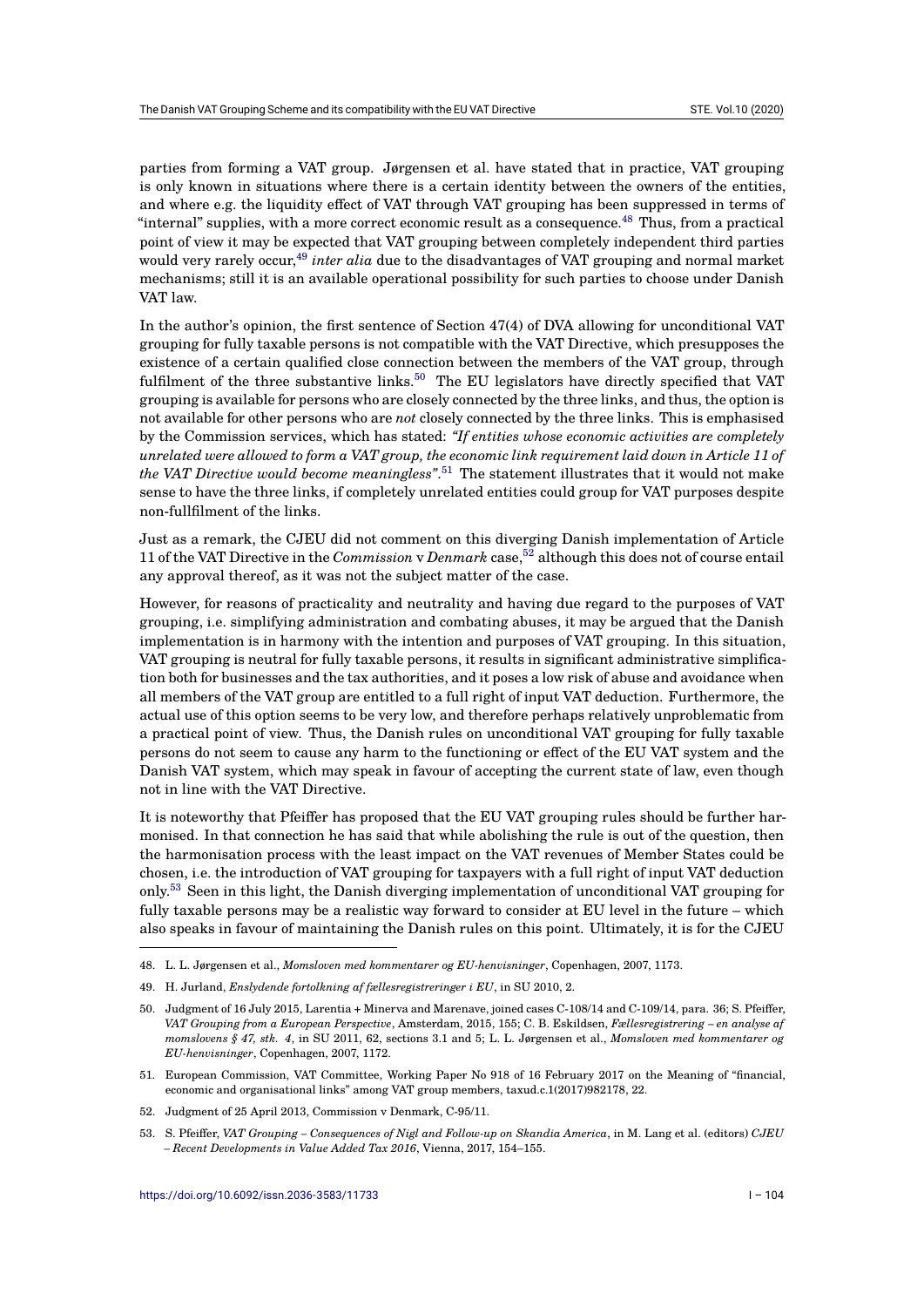to decide in a future concrete case as to whether Danish law is compatible or not with the VAT Directive, if such a case ever comes before the CJEU.

# **3.2. Conditional VAT grouping for a mixed group of taxable, VAT-exempt and non-taxable persons within a group of companies**

According to the second and third sentences of Section 47(4) of the DVA, VAT grouping of a mixed group of VAT-registered/taxable, non-VAT registered/VAT-exempt and non-taxable persons within a group of companies is allowed upon application to and permission from the Danish tax authorities, provided certain conditions are met; see below.

#### **3.2.1. The financial link**

#### **3.2.1.1. 100% ownership condition**

Permission for VAT grouping is only granted in cases where one person (*parent company* etc.), through direct or indirect ownership of *all the shares* etc., owns the other person(s) (*subsidiaries, subsubsidiaries* etc.) included in the VAT group. Thus, Danish VAT grouping is only an option for groups of companies consisting of *both* parent and subsidiary(-ies), which are vertically integrated into each other, since two subsidiaries on a stand-alone-basis cannot form a VAT group, $54$  unless these two subsidiaries can be grouped by way of the option for unconditional VAT grouping for fully taxable persons (section 3.1).<sup>55</sup> Based on the wording of the rules on conditional VAT grouping for a mixed group of companies, this option is aimed at companies etc., i.e. *legal persons*, <sup>56</sup> and not at persons/entities in general. It is not a requirement that all companies within a group of c[om](#page-8-0)panies are part of the VAT group.<sup>57</sup>

Obviously, in terms of conditi[on](#page-8-1)al VAT grouping for a mixed VAT group, Denmark has [ch](#page-8-2)osen to implement the financial link to the highest degree at 100% participation in the capital. This approach has been heavily criticise[d in](#page-8-3) Danish literature: Hansen has stated that the 100% ownership condition is not in accordance with the Sixth VAT Directive;<sup>58</sup> Hansen and Dekov have stressed that Danish VAT groups are competitively disadvantaged being established in Denmark than in other EU countries, which runs counter to VAT harmonisation in the EU;<sup>59</sup> Brandt has not found the 100% ownership condition proportional;<sup>60</sup> Rasmussen and Jørgensen have stated that a more restrictive VAT grouping rule has been chosen in Danish VA[T](#page-8-4) regulation than that provided for by the Directive;<sup>61</sup> and Dekov and Jørgensen have expressed the view that the 100% ownership condition may seem to go beyond what the three links require.<sup>62</sup>

From an immediate point of view, it m[ay](#page-8-5) seem too restrictive to require 100% direct or indirect ownershi[p u](#page-8-6)nder the Danish rules, since there is no mention of such a high percentage of participation in the capital in Article 11 of the VAT Direct[ive](#page-8-7). Furthermore, the European Commission

<sup>54.</sup> U. Brandt, *Momsmæssig fællesregistrering i et nationalt og EU-retligt perspektiv*, in SU 2001, 358.

<sup>55.</sup> L. L. Jørgensen et al., *Momsloven med kommentarer og EU-henvisninger*, Copenhagen, 2007, 1173.

<sup>56.</sup> The Legal Guidelines 2020–2, section D.A.14.1.7.

<span id="page-8-0"></span><sup>57.</sup> Law proposal No 124 of 8 December 1993, special comments to § 47. The Legal Guidelines 2020–2, section D.A.14.1.7.

<span id="page-8-1"></span><sup>58.</sup> B. H. Hansen, *Nogle momsmæssige betragtninger – i lyset af L 124 om revision af momsloven*, in TfS 1994, 194, section 2.3; B. H. Hansen, *Revision af momsloven fra 1967 – EU-harmonisering med nye områder og begreber*, in RR.1994.08.0023.

<span id="page-8-3"></span><span id="page-8-2"></span><sup>59.</sup> B. H. Hansen, E. Dekov, *Nye afgørelser om moms*, in SR.1995.0351. See also E. Dekov, *Moms og lønsumsafgift i koncerner – Med kravet om 100% koncernejerskab går Danmark længere end EU*, in RR.1995.09.0056.

<span id="page-8-4"></span><sup>60.</sup> U. Brandt, *Momsmæssig fællesregistrering i et nationalt og EU-retligt perspektiv*, in SU 2001, 358.

<sup>61.</sup> L. Rasmussen, L. L. Jørgensen, *Ny skat på selskaber – Tanker efter TfS 1999.908, hvor Told-Skat udviser manglende respekt for momsens princip om fuldstændig neutralitet og gør momsen til en ny "selskabsskat"*, in SR.2000.110.

<span id="page-8-7"></span><span id="page-8-6"></span><span id="page-8-5"></span><sup>62.</sup> E. Dekov, L. L. Jørgensen, *NY MOMSLOV*, in SR.1994.0245, section 5b. See also E. Dekov, *Moms og lønsumsafgift i koncerner – Med kravet om 100% koncernejerskab går Danmark længere end EU*, in RR.1995.09.0056.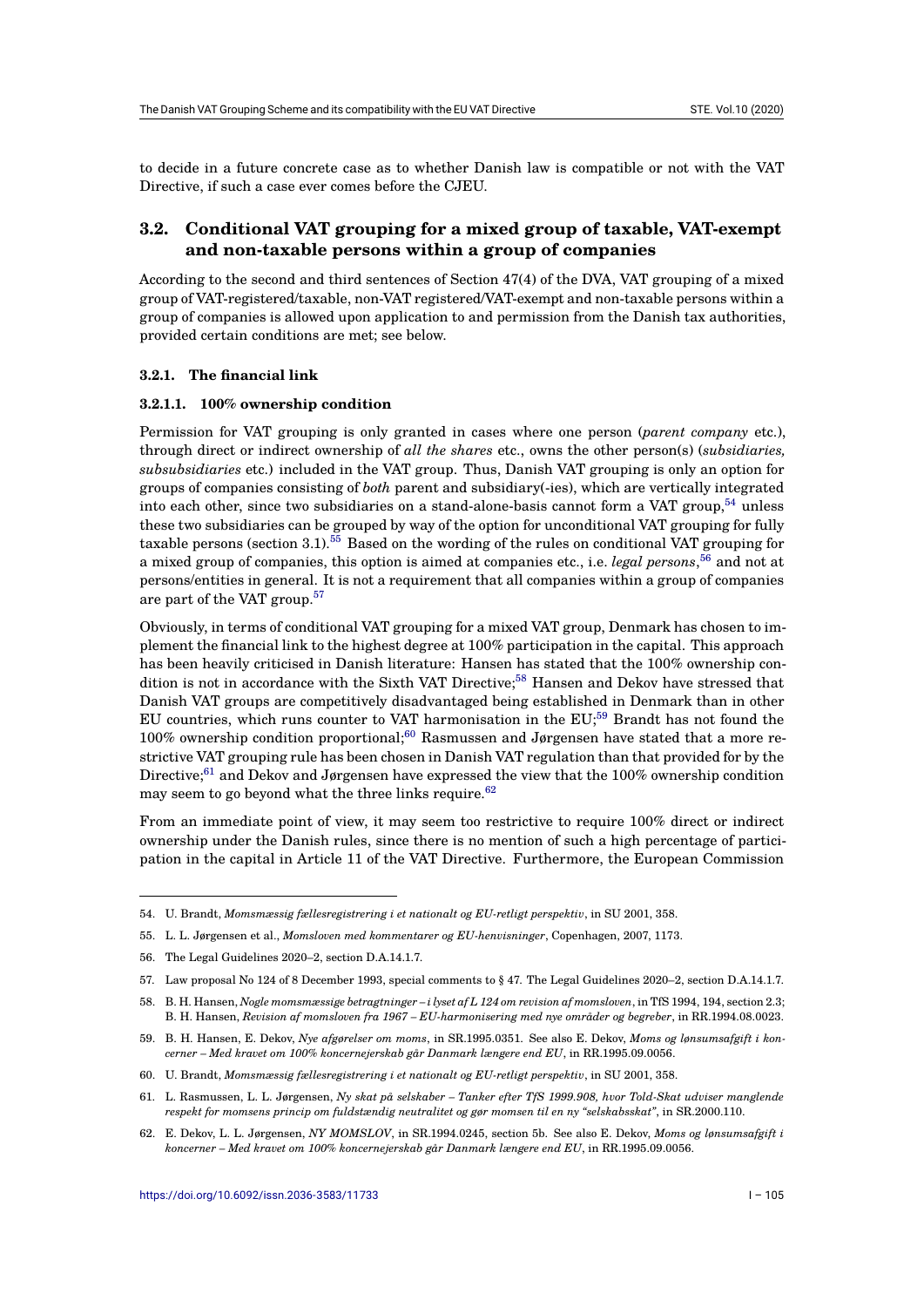has suggested that the financial link should be defined by a percentage of participation in the capital or in voting rights *over 50%*, as the purpose is to guarantee the *actual control*; <sup>63</sup> therefore, it seems sufficient to require only *more than 50% ownership or control*, provided this leads to actual control.<sup>64</sup> Thus, due to the wording of Article 11 of the VAT Directive and the Commission's interpretation of the financial link, the 100% ownership condition does seem – on an isolated basis – to go significantly beyond what the financial link requires.<sup>65</sup>

On the [ot](#page-9-0)her hand, the wording of Article 11 of the VAT Directive does not directly prohibit a financial link in the form of 100% ownership, since the Member States enjoy a margin of discretion in determining the specific content of the financial link i[n n](#page-9-1)ational law (section 2.3). In the author's view, the 100% ownership condition is within the scope of the financial link and within the margin of discretion of the Member States, and is therefore compatible with the VAT Directive. This is also supported by the fact that the 100% ownership condition is in harmony with the purposes of VAT grouping, i.e. simplifying administration and combating abuses, since 100% ownership is clearly and easily identifiable by the businesses and the tax authorities, $66$  and the VAT group is simple to control. The purpose of combating abuses is discussed further below.

As an additional note, the Commission did not file an action against Denmark for breach of the financial link, but solely for breach of the personal condition [by](#page-9-2) allowing holding companies to be part of VAT grouping.<sup>67</sup> Perhaps that indicates a choice, or perhaps it indicates the level of seriousness of the alleged breach in the eyes of the Commission, but no conclusion can be drawn.

Actually, it does not appear directly from the *travaux préparatoires* what the reason was for the 100% ownership conditio[n \(](#page-9-3)section 2.1). Hansen and Dekov have stated that the Danish Ministry for Taxation has reasoned the 100% ownership condition on the basis of the risk of loss of VAT revenue, as the VAT group is under the tax authorities' control and furthermore has a limited right of input VAT deduction.<sup>68</sup> Provided that Hansen's and Dekov's information is correct, then the 100% ownership condition serves the purpose of protecting the VAT revenue, by securing the control of the VAT group and of its calculation of its right to partial deduction when VAT-exempt persons are part of the VAT group. Such a purpose indicates that the 100% ownership condition is most probably intended as [an](#page-9-4) anti-avoidance measure. If that is the case, it has been criticised in Danish literature that the 100% ownership condition is not proportional as an anti-avoidance measure.<sup>69</sup> Additionally, Hansen has proposed the possibility for dispensation in cases of ownership below 100%, $^{70}$  which has never been taken up by the Danish legislators.

Based on the second sentence of Article 11 of the VAT Directive and case law from the CJEU,<sup>71</sup> there is [a w](#page-9-5)ide margin of discretion for the Member States to adopt national legislation in order to

67. Judgment of 25 April 2013, Commission v Denmark, C-95/11.

<sup>63.</sup> COM(2009) 325 final, 9.

<sup>64.</sup> In the same direction: P. Stacey, *A Rational Basis for Setting GST and VAT Grouping Thresholds*, in International V[AT](#page-9-6) Monitor, 2006, section 3; U. Brandt, *Momsmæssig fællesregistrering i et nationalt og EU-retligt perspektiv*, in SU 2001, 358.

<sup>65.</sup> In the same direction: E. Dekov, L. L. Jørgensen, *NY MOMSLOV*, in SR.1994.0245, section 5b; E. Dekov, *Moms og lønsumsafgift i koncerner – Med kravet om 100% koncernejerskab går Danmark længere end EU*, in RR.1995.09.0056.

<span id="page-9-0"></span><sup>66.</sup> S. Pfeiffer, *VAT Grouping from a European Perspective*, Amsterdam, 2015, 130.

<span id="page-9-1"></span><sup>68.</sup> B. H. Hansen, E. Dekov, *Nye afgørelser om moms*, in SR.1995.0351. See also E. Dekov, *Moms og lønsumsafgift i koncerner – Med kravet om 100% koncernejerskab går Danmark længere end EU*, in RR.1995.09.0056.

<span id="page-9-3"></span><span id="page-9-2"></span><sup>69.</sup> U. Brandt, *Momsmæssig fællesregistrering i et nationalt og EU-retligt perspektiv*, in SU 2001, 358; B. H. Hansen, *Nogle momsmæssige betragtninger – i lyset af L 124 om revision af momsloven*, in TfS 1994, 194, section 2.4.

<span id="page-9-4"></span><sup>70.</sup> B. H. Hansen, *Nogle momsmæssige betragtninger – i lyset af L 124 om revision af momsloven*, in TfS 1994, 194, section 2.4.

<span id="page-9-6"></span><span id="page-9-5"></span><sup>71.</sup> Judgment of 22 May 2008, Ampliscientifica and Amplifin, C-162/07, paras. 27–32; judgment of 25 April 2013, Commission v Sweden, C-480/10, paras. 38–39; judgment of 9 April 2013, Commission v Ireland, C-85/11, para. 48; judgment of 25 April 2013, Commission v Denmark, C-95/11, para. 45; judgment of 16 July 2015, Larentia + Minerva and Marenave, joined cases C-108/14 and C-109/14, para. 42.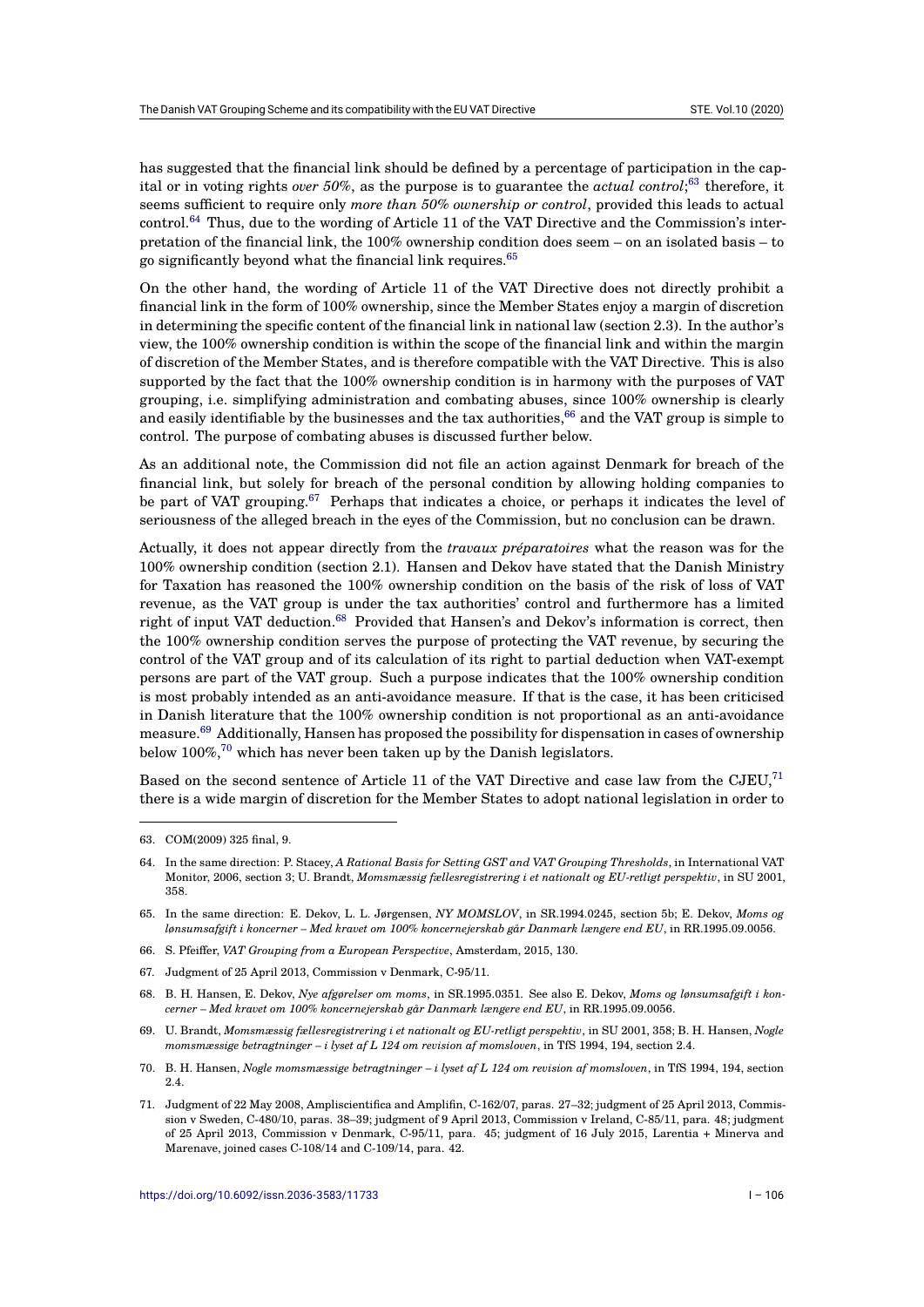combat abuse, avoidance and evasion within the area of VAT grouping. Thus, national legislation deviating from the first sentence of Article 11 of the VAT Directive is widely allowed by the CJEU, provided such national measures are necessary and appropriate in terms of countering abuse and avoidance,<sup>72</sup> which is for the national courts to decide.<sup>73</sup> In addition to this, the Commission has expressed the opinion that limitations to VAT grouping could be justified only if there is a need to take action against potential abuse for clearly identified transactions.<sup>74</sup>

With due [con](#page-10-0)sideration to the wide margin of discretio[n f](#page-10-1)or the Member States to implement antiavoidance measures within the area of VAT grouping – regardless of explicit reference to the second sentence of Article 11 of the VAT Directive – it is the author's view tha[t l](#page-10-2)imitations and restrictions on the option for VAT grouping would be justified to a very large extent in the majority of cases. As examples, the CJEU established that the inclusion of non-taxable persons in a VAT group *could serve as an anti-avoidance measure*, <sup>75</sup> the same in regard to limiting VAT grouping to the financial sector,<sup>76</sup> and again the same regarding a condition that solely entities with legal personality and linked to the controlling company of the group in a relationship of subordination can be VAT grouped.<sup>77</sup> In the latter *Larentia + Minerva and Marenave* case, the condition on subordinateship is to some extent comparable to the D[ani](#page-10-3)sh 100% ownership condition, since both conditions express the requir[em](#page-10-4)ent for (full) vertical integration between the members of the VAT group, which could serve as an anti-avoidance measure on a case-by-case basis.

In the a[uth](#page-10-5)or's opinion, the CJEU has given its seal of approval to a very broad range of national anti-avoidance measures, which underlines the wide freedom for Member States to justify national deviations from the VAT Directive and lay down further specified conditions, provided they can argue convincingly for anti-avoidance purposes. Taking all of the above into account, in the author's view, the 100% ownership condition in Danish law for VAT grouping for a mixed group of companies is compatible with the VAT Directive, but of course it is to be finally decided by the CJEU in a future case, if any.

#### **3.2.1.2. The financial link as the only link**

Next, the question arises as to whether it is compatible with Article 11 of the VAT Directive for Denmark to have incorporated solely the financial link in the form of 100% ownership for VAT grouping for a mixed group of companies, and neither of the other two links, i.e. the economic and organisational links. On the one hand, it could be argued that Article 11 of the VAT Directive explicitly calls for all the three links cumulatively to be present,  $78$  since the presence of the financial link is not in itself enough to fulfil the other two links.<sup>79</sup> On the other hand, it could also be argued that all three links do not have to be present at the same time, as long as the close connection can be established based on an overall assessment hereof. $80$ 

- <span id="page-10-1"></span>76. Judgment of 25 April 2013, Commission v Sweden, C-480/10, paras. 38–39.
- <span id="page-10-2"></span>77. Judgment of 16 July 2015, Larentia + Minerva and Marenave, joined cases C-108/14 and C-109/14, para. 46.
- <span id="page-10-3"></span>78. COM(2009) 325 final, 8–9; S. Pfeiffer, *VAT Grouping from a European Perspective*, Amsterdam, 2015, 155; K. Vyncke, *EU VAT Grouping from a Comparative Tax Law Perspective*, in EC Tax Review, 2009, Issue 6, 303.

<span id="page-10-7"></span><span id="page-10-6"></span>80. C. B. Eskildsen, *Fællesregistrering – en analyse af momslovens § 47, stk. 4*, in SU 2011, 62, sections 3.2 and 5. In the same direction: A. v. Doesum et al., *Fundamentals of EU VAT Law*, Alphen aan den Rijn, 2020, 102; A. v. Doesum, G-J

<sup>72.</sup> K. K. E. Elgaard, *A comparative analysis of VAT grouping sch[eme](#page-10-6)s from a Nordic perspective – aspects of tax avoidance and fiscal competition*, in Nordic Tax Journal, 2017, Issue 1, 2.

<sup>73.</sup> Judgment of 16 July 2015, Larentia + Minerva and Marenave[, jo](#page-10-7)ined cases C-108/14 and C-109/14, paras. 43–46.

<sup>74.</sup> COM(2009) 325 final, 9.

<span id="page-10-0"></span><sup>75.</sup> Judgment of 25 April 2013, Commission v Denmark, C-95/11, para. 44; judgment of 9 April 2013, Commission v Ireland, C-85/11, para. 48; judgment of 25 April 2013, Commission v United Kingdom, C-86/11, para. 44.

<span id="page-10-5"></span><span id="page-10-4"></span><sup>79.</sup> VAT Committee, Working Paper No 918, taxud.c.1(2017)982178, 5; S. Pfeiffer, *Current questions of EU VAT grouping*, in World Journal of VAT/GST Law, 2015, 12; A. Parolini et al., *VAT and Group Companies*, in Bulletin for International Taxation, 2011, 352; C. B. Eskildsen, *Fællesregistrering – en analyse af momslovens § 47, stk. 4*, in SU 2011, 62, section 3.2.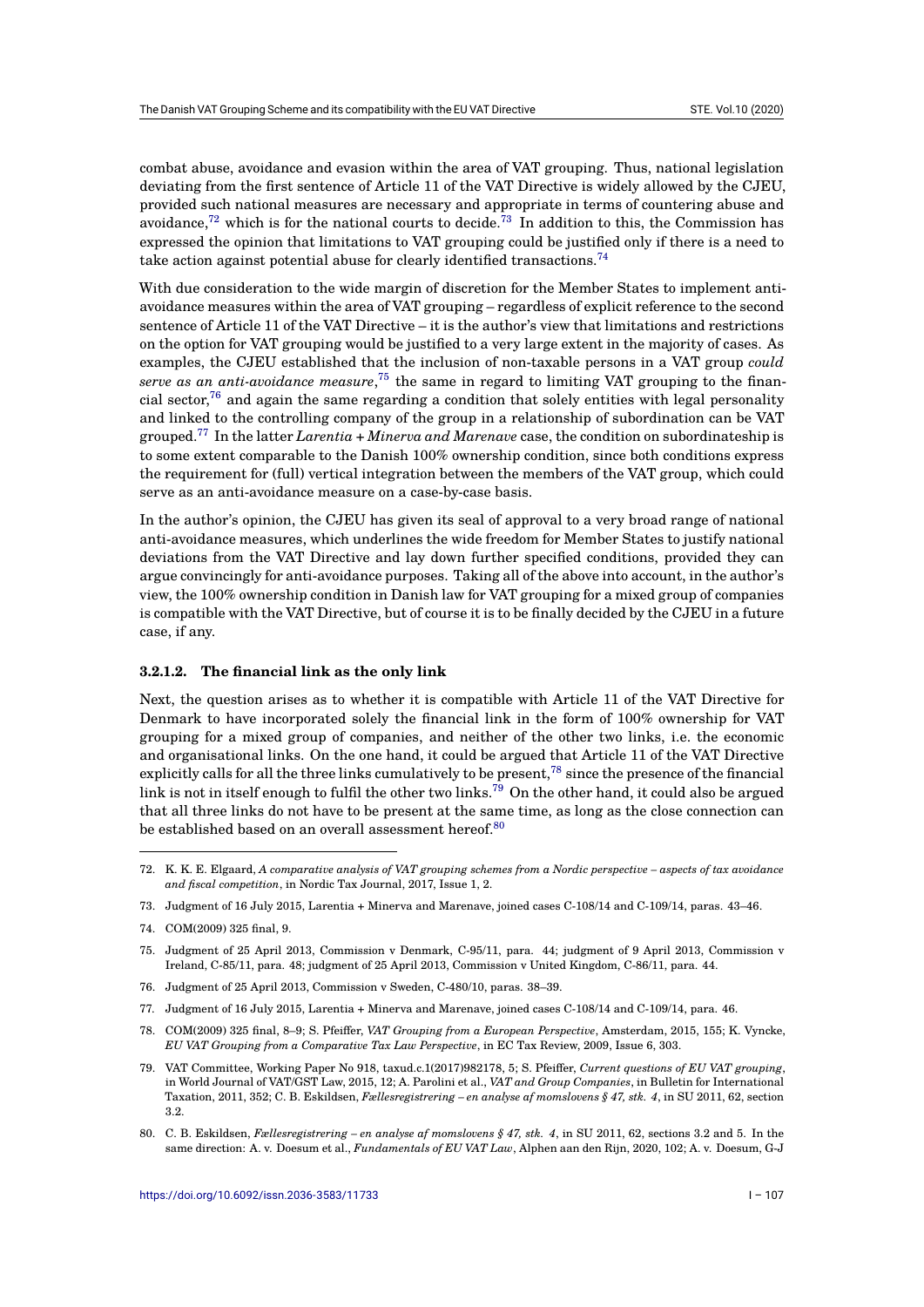It is explicit in the wording of Article 11 of the VAT Directive that VAT grouping requires the presence of a close connection between the members of the VAT group based on an assessment of all the three links taken cumulatively, which is emphasised by the "and" in "financial, economic *and* organisational links."<sup>81</sup> Furthermore, the CJEU has stated that the wording of Article 11 of the VAT Directive makes the application thereof subject to the conditions that the persons are closely bound to one another by the three links, with no other conditions stated,  $82$  which only leaves room for a certain margin of discretion for the Member States besides what is stipulated in that provision.<sup>83</sup> As a clear sta[rti](#page-11-0)ng point, the presence of only the financial link, as in Denmark, is not enough to fulfill the three substantive conditions for VAT grouping according to the VAT Directive; thus it is incompatible herewith.<sup>84</sup>

Then, the [n](#page-11-1)ext question arises as to whether the presence of only the financial link may nevertheless be enough to satisfy the other two links, based on an overall assessment of a sufficient close connection and of the three links.<sup>85</sup> More precisely, the question is whether the financial link, or the purpose of actual control,  $86$  may [sim](#page-11-2)ultaneously also fulfill the economic and organisational links.  $87$ For example, Pfeiffer has stated that in light of the financial threshold, the higher such threshold is set, the more probable it becomes that in addition to the financial link, the economic link is fulfilled cumulatively, with this stemmi[ng](#page-11-3) from the fact that highly integrated groups are more likely to also be economically int[erd](#page-11-4)ependent.<sup>88</sup> Initi[al](#page-11-5)ly, this sounds plausible as an underlying financial and economic rationale for a group of companies.

With reference to the 100% ownership condition in Denmark, it could be argued that the condition implies that the economic and o[rg](#page-11-6)anisational links are fulfilled as well. This view has been expressed by Eskildsen, who says that there must be an overall assessment of the necessary close connection between the members of the VAT group, thus, in this case, it is redundant to demand further close links, when there is 100% ownership, and if so, the Danish implementation is fully compatible with Article 11 of the VAT Directive.<sup>89</sup> Certainly, his view is reasonable, but the author is not convinced based on the wording of Article 11 of the VAT Directive, the *Larentia + Minerva and Marenave* case and the international literature.

Indeed, Pfeiffer has pointed out the great adva[nt](#page-11-7)age of having a criterion such as the percentage needed to fulfil a financial link in the light of applicability, since in practice, such formal criteria can be easily determined by both companies and tax administrations.<sup>90</sup> Furthermore, he says that the rebuttable presumption of fulfilling the economic link at a certain threshold of financial inter-

v. Norden, *T(w)o become one: the Communication from the Commission on VAT gr[ou](#page-11-8)pin*g, in British Tax Review, 2009, 663.

<sup>81.</sup> COM(2009) 325 final, 8; VAT Committee, Working Paper No 918, taxud.c.1(2017)982178, 3–4.

<sup>82.</sup> Judgment of 16 July 2015, Larentia + Minerva and Marenave, joined cases C-108/14 and C-109/14, paragraphs 36– 38, where reference is made to judgment of 9 April 2013, Commission v Ireland, C-85/11, paragraph 36. See also O. Henkow, *Financial Activities in European VAT*, Alphen aan den Rijn, 2008, 194.

<span id="page-11-0"></span><sup>83.</sup> Judgment of 16 July 2015, Larentia + Minerva and Marenave, joined cases C-108/14 and C-109/14, para. 39. See also O. Henkow, *Financial Activities in European VAT*, Alphen aan den Rijn, 2008, 194–195.

<sup>84.</sup> In the same direction: K. Vyncke, *EU VAT Grouping from a Comparative Tax Law Perspective*, in EC Tax Review, 2009, Issue 6, 303.

<span id="page-11-1"></span><sup>85.</sup> A. v. Doesum et al., *Fundamentals of EU VAT Law*, Alphen aan den Rijn, 2020, 102; A. v. Doesum, G-J v. Norden, *T(w)o become one: the Communication from the Commission on VAT groupin*g, in British Tax Review, 2009, 663.

<span id="page-11-2"></span><sup>86.</sup> COM(2009) 325 final, 9.

<span id="page-11-3"></span><sup>87.</sup> S. Pfeiffer, *VAT Grouping from a European Perspective*, Amsterdam, 2015, 134; M. Gabriël, H. v. Kesteren, *VAT Groups*, in M. Lang – I. Lejeune (editors) *Improving VAT/GST – Designing a Simple and Fraud-Proof Tax System*, Amsterdam, 2014, 499.

<span id="page-11-4"></span><sup>88.</sup> S. Pfeiffer, *VAT Grouping from a European Perspective*, Amsterdam, 2015, 132–134.

<span id="page-11-5"></span><sup>89.</sup> C. B. Eskildsen, *Fællesregistrering – en analyse af momslovens § 47, stk. 4*, in SU 2011, 62, sections 3.2 and 5.

<span id="page-11-8"></span><span id="page-11-7"></span><span id="page-11-6"></span><sup>90.</sup> S. Pfeiffer, *VAT Grouping from a European Perspective*, Amsterdam, 2015, 130.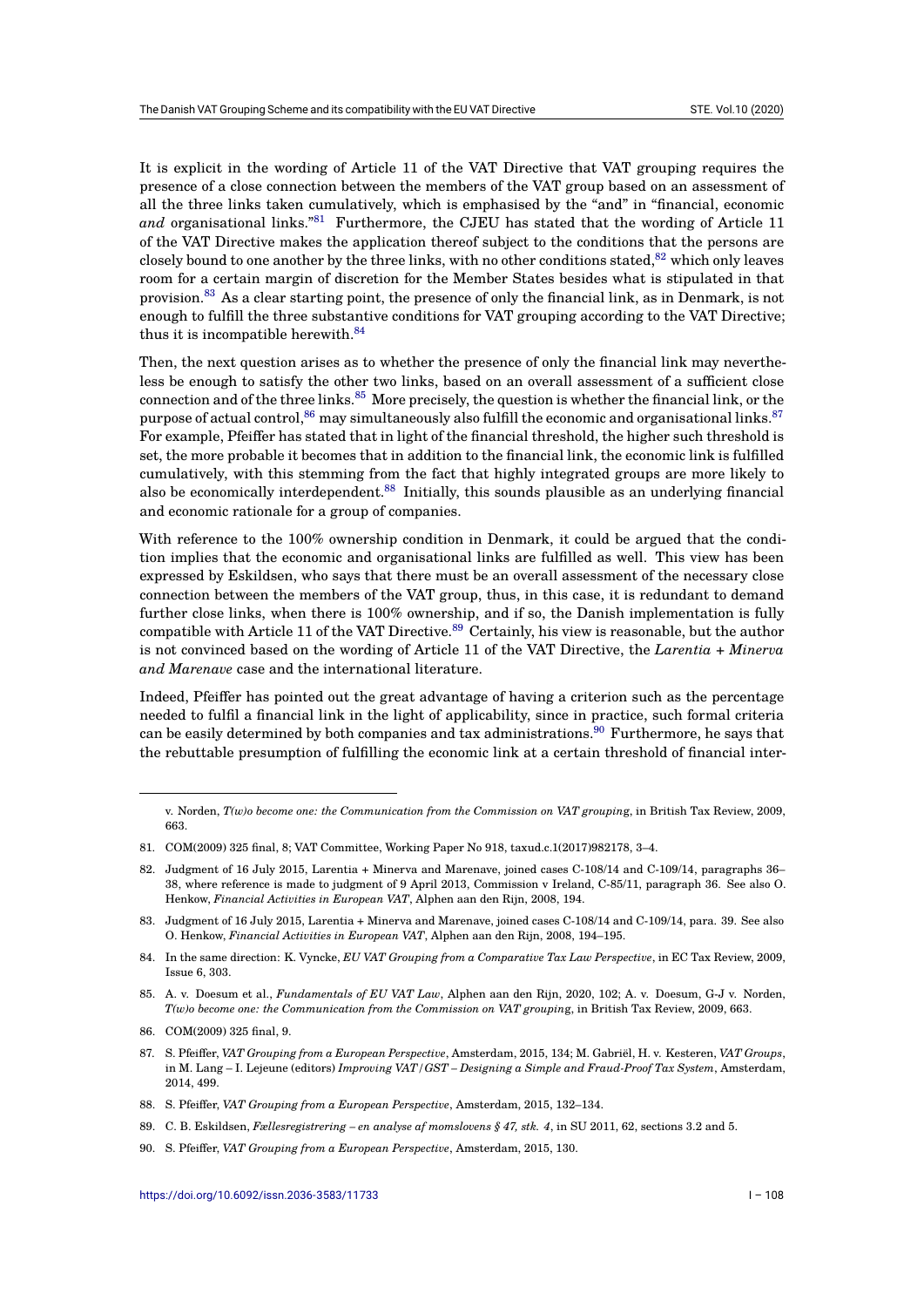dependence can be seen as a means of achieving administrative simplication and legal certainty.<sup>91</sup> Following his view, there are arguments in favour of considering the economic link to be fulfilled implicitly as a consequence of fulfilment of the financial link *qua* the 100% ownership condition.

Additionally, Pfeiffer states that the establishment of a financial link in itself provides the fra[me](#page-12-0)work for the parent company to exercise its will in an organisational and economic framework; however, such a single criterion may be subject to tax planning: By reducing or increasing the shareholding in companies, the formation of VAT groups would be made easy.<sup>92</sup> In any case, he concludes that the wording of Article 11 of the VAT Directive makes it clear that the financial, economic and organisational links must be fulfilled in order to apply the VAT grouping regime;<sup>93</sup> thus, the presence of only the financial link is not enough to fulfill also the other two links.

In addition, Parolini et al. have stated that it may be argued that Article 11 of [th](#page-12-1)e VAT Directive does not authorise VAT grouping on the basis of ownership of a majority of the share ca[pit](#page-12-2)al or voting rights in a company alone, as the mere holding of interests does not, *per se*, imply that the entities are also closely bound by economic and organisational links.<sup>94</sup>

Similar in his stance, Zuidgeest questions whether actual control of a company can be exercised under all circumstances on the basis of shareholdings or voting rights, as shareholding does not give a direct influence over the daily management of the company.<sup>95</sup> He therefore finds it logical that, in addition to the financial link, the members of a VAT group [m](#page-12-3)ust also be closely bound to one another by economic and organisational links.<sup>96</sup>

The author shares these last views: that the presence of the financ[ial](#page-12-4) link cannot in itself compensate for the lack of the economic and organisational links as stipulated directly in the VAT Directive. Consequently, the fact that Denmark has only imp[lem](#page-12-5)ented the financial link and not the other two links is incompatible with the VAT Directive, which once again is for the CJEU to decide in a future case concerning an assessment of the three links on either a separate or a cumulative basis.

#### **3.2.2. The (lack of) economic link**

As already stated, Denmark has only implemented the financial link in the form of 100% ownership in relation to conditional VAT grouping for a mixed group of companies and neither of the other two links, including the economic link, which are required according to Article 11 of the VAT Directive. Thus, the clear point of departure is that the lack of the economic link is not compatible with the VAT Directive (section 3.2.1.2).

In some ways, it may be argued that the economic link is fulfilled, based on the view that the economic cooperation is taking the form of a group of companies under 100% ownership of the parent company, due to the activities of the whole group of companies being economically connected. If that holds true, it may be reasonable to assume that the principal activity of the whole group of companies is normally of the same nature, that the activities of the members are complementary or interdependent, or one member of the group carries out activities, which are wholly or substantially to the benefit of the other members, cf. the European Commission's guidelines (section 2.3).<sup>97</sup>

<sup>91.</sup> *Ibid*, 147 and 156.

<sup>92.</sup> *Ibid*, 155.

<sup>93.</sup> *Ibid*.

<span id="page-12-1"></span><span id="page-12-0"></span><sup>94.</sup> A. Parolini et al., *VAT and Group Companies*, in Bulletin for International Taxation, 2011, 352; A. Parolini, *Cross-Border Group Taxation Regimes: VAT/GST v. Direct Taxation*, in M. Lang et al. (editors) *Value Added Tax and Direct Taxation – Similarities and Differences*, Amsterdam, 2009, 950; A. Parolini, *European VAT and Groups of Companies*, in G. Maisto (editor) *International and EC Tax Aspects of Groups of Companies*, Amsterdam, 2008, 111.

<span id="page-12-3"></span><span id="page-12-2"></span><sup>95.</sup> R. Zuidgeest, *Cross-Border VAT Grouping*, International VAT Monitor, 2010, 30.

<sup>96.</sup> *Ibid*, 30.

<span id="page-12-5"></span><span id="page-12-4"></span><sup>97.</sup> COM(2009) 325 final, 9.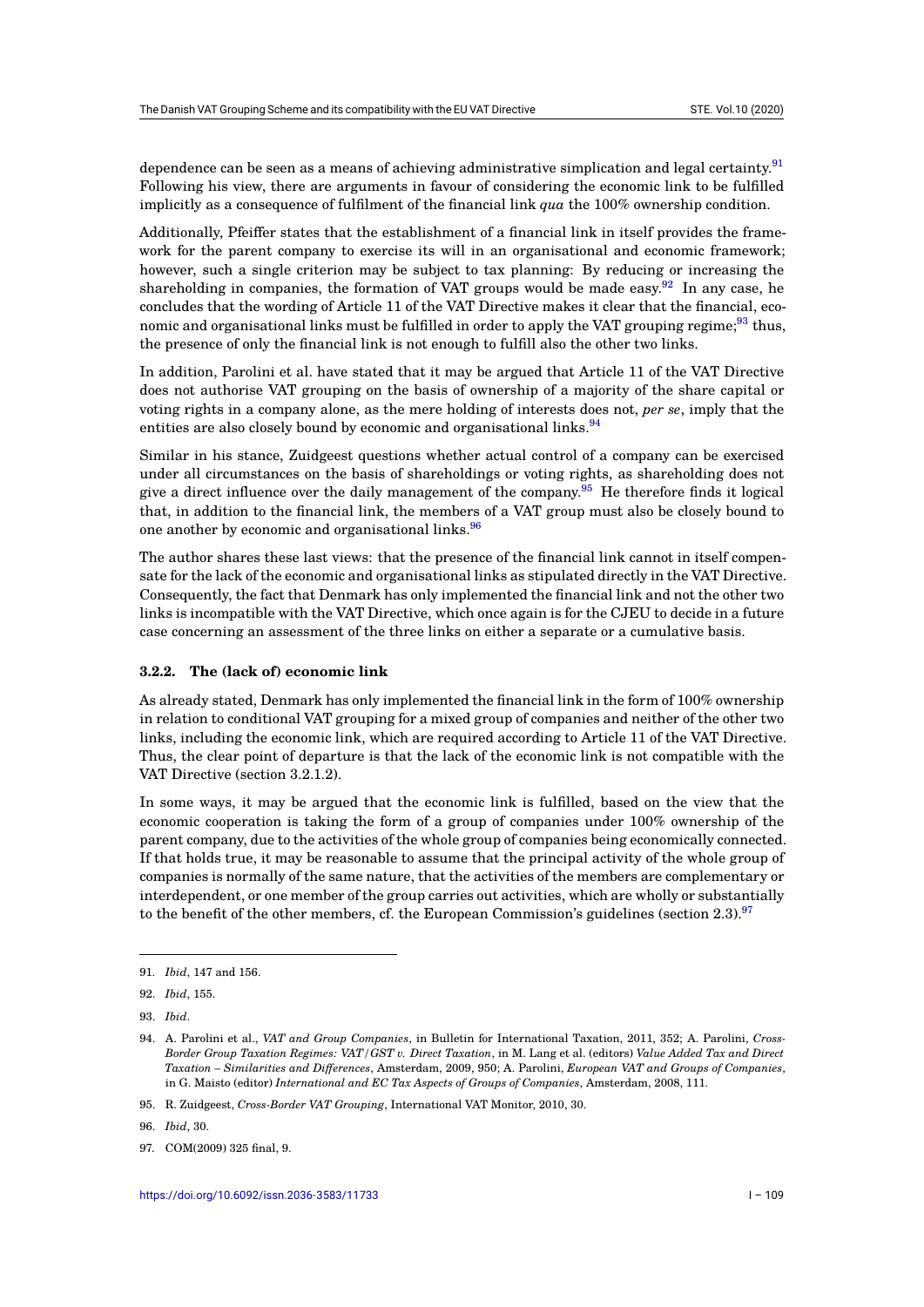Contrary to this, it could be argued that an economic link is not always established within a group of companies. Doesum et al. have expressed this view, as they state that although the definition provided by the Commission for the economic link can be considered quite liberal, they feel that even so, it unnecessarily restricts the scope for establishing VAT groups, as it would conflict with the principle of neutrality, since group companies will often not satisfy the economic link.<sup>98</sup>

In the author's view, it is still difficult to argue that the Danish implementation of the financial link alone is a sufficient implementation of the three substantive conditions for VAT grouping in the VAT Directive.

#### **3.2.3. The (lack of) organisational link**

To repeat, Denmark has only implemented the financial link requirement (100% ownership for a mixed group of companies) and no other links, including the organisational link, as stated in Article 11 of the VAT Directive, which is therefore not compatible with the VAT Directive (section 3.2.1.2).

However, it could be argued that a shared management structure can be regarded to exist implicitly *qua* the 100% ownership by the parent company of the subsidiary(-ies). The author doubts this, as the 100% ownership condition does not say anything about the management structure or agreements etc., i.e. nothing that confirms the actual control of the parent company over the subsidiary $(-i$ es).<sup>99</sup>

Another argument could be that the financial link may have some sort of spill-over effect on the organisational link. As an example, Doesum et al. have stated that if the financial and organisational links are [co](#page-13-0)nsidered together, a control test is applied, where the decisive factor is whether an entity controls another entity by means of participation in capital or in voting rights, whereby this control should be formalised in at least a partially shared management structure.<sup>100</sup> Their view is supported by the fact that some Member States seem to follow a rebuttable presumption of fulfilling the organisational link upon fulfilling the financial threshold.<sup>101</sup>

Hansen has stated that the 100% ownership condition was also motivated by the wish of t[he D](#page-13-1)anish tax authorities for clear equality with one-man businesses, so the VAT treatment does not differ depending on whether the business is organised with divisions inside th[e bu](#page-13-2)siness, or places certain activities to 100% owned subsidiaries.<sup>102</sup> Hence, the 100% ownership condition may be seen as an expression of organisational neutrality between VAT-registered persons, thereby an indirect fulfilment of the organisational link.

In the author's view, it is still difficult t[o ar](#page-13-3)gue that the Danish implementation of the financial link alone is a sufficient implementation of the three substantive conditions for VAT grouping in the VAT Directive. Even if the arguments in favour of having the organisational link fulfilled implicitly *qua* the financial link may be a little stronger than for the economic link, they are not convincing enough to change the author's opinion.

<span id="page-13-3"></span><span id="page-13-2"></span><span id="page-13-1"></span>102. B. H. Hansen, *Nogle momsmæssige betragtninger – i lyset af L 124 om revision af momsloven*, in TfS 1994, 194, section 2.3; B. H. Hansen, *Revision af momsloven fra 1967 – EU-harmonisering med nye områder og begreber*, in RR.1994.08.0023; B. H. Hansen, *Ny momslov*, in SPO.1994.142.

<sup>98.</sup> A. v. Doesum et al., *Fundamentals of EU VAT Law*, Alphen aan den Rijn, 2020, 102; A. v. Doesum, G-J v. Norden, *T(w)o become one: the Communication from the Commission on VAT groupin*g, in British Tax Review, 2009, 662–663.

<sup>99.</sup> COM(2009) 325 final, 9.

<sup>100.</sup> A. v. Doesum et al., *Fundamentals of EU VAT Law*, Alphen aan den Rijn, 2020, 103; A. v. Doesum, G-J v. Norden, *T(w)o become one: the Communication from the Commission on VAT groupin*g, in British Tax Review, 2009, 663.

<span id="page-13-0"></span><sup>101.</sup> S. Pfeiffer, *VAT Grouping from a European Perspective*, Amsterdam, 2015, 154 and 156; A. Parolini, *European VAT and Groups of Companies*, in G. Maisto (editor) *International and EC Tax Aspects of Groups of Companies*, Amsterdam, 2008, 111.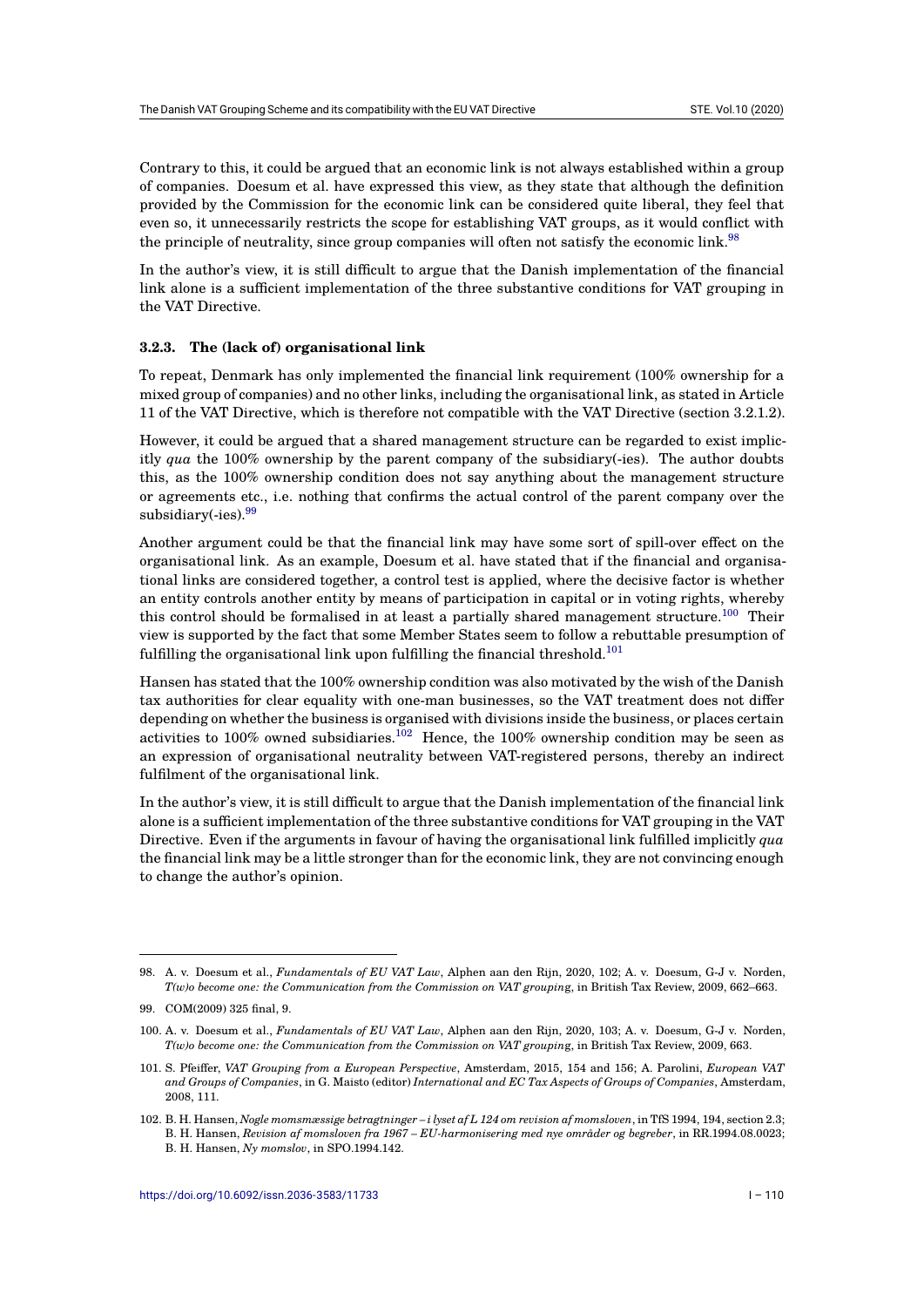# **4. The territorial condition for VAT grouping**

### **4.1. Current discussions in literature and at EU level**

Generally, the territorial condition for VAT grouping has been widely discussed *inter alia* as to whether it is in conflict with the principle of freedom of establishment under the EU Treaties.<sup>103</sup> Both opinions have been raised in literature,  $^{104}$  but this discussion is outside the scope of the article.

Currently, the discussions both in literature<sup>105</sup> and at EU level<sup>106</sup> centre on the cross-border effects of VAT grouping, especially after the *Skandia America* case, where the CJEU stated that [the](#page-14-0) supplies of services from a main establishm[ent](#page-14-1) in a third country to its branch in a Member State constitute taxable transactions when the branch belongs to a VAT group,<sup>107</sup> because the VAT group including the branch constitutes a new taxab[le p](#page-14-2)erson separate f[rom](#page-14-3) the main establishment.

The discussions will most probably evolve even further when the CJEU delivers the result of the "reverse *Skandia America* case" in the pending *Danske Bank* case.<sup>108</sup> He[re, t](#page-14-4)he question is, whether a Swedish branch of a bank established in another Member State constitutes an independent taxable person where the principal establishment supplies services to the branch and imputes the costs thereof to the branch, if the principal establishment is part of a VAT group in the other Member State, while the Swedish branch is not a member of any Swedish [VA](#page-14-5)T group.<sup>109</sup> The *Danske Bank* case boils down to the question of how far the result of the *Skandia America* case can reach in terms of establishing that a branch can be regarded as an independent taxable person on a stand-alone

- <span id="page-14-3"></span>107. Judgment of 17 September 2014, Skandia America Corp., C-7/13. B. Terra, J. Kajus, *A Guide to the European VAT Directives – Volume 1*, Amsterdam, 2020, 407–410.
- 108. Request for a preliminary ruling of 4 November 2019, Danske Bank, C-812/19. E. Banner-Voigt, *UDLANDSNYT – Skatter og afgifter*, in RR.1.2020.78.
- <span id="page-14-5"></span><span id="page-14-4"></span>109. A somewhat similar "reverse *Skandia America* case" is mentioned by Kristoffersson, where the Swedish Supreme administrative court deals with a case concerning a Norwegian branch that was the non-member of the Swedish VAT group, where it was submitted that the same principles should apply in such a situation as in the *Skandia America* case: E. Kristoffersson, *Cross-border supplies and VAT groups: the Skandia America Corp judgment*, in World Journal of VAT/GST Law, Vol. 3, 2014, Issue 3, 222.

<sup>103.</sup> Article 49 and Article 54 of the Treaty on the Functioning of the European Union, Consolidated version, *OJ C 202, 7.6.2016*.

<span id="page-14-1"></span><span id="page-14-0"></span><sup>104.</sup> A. v. Doesum, H. v. Kesteren, G-J v. Norden, *The internal Market and VAT: intra-group transactions of branches, subsidiaries and VAT groups*, in EC Tax Review, 2007, Issue 1, 37–41; M. Jensen, *Manglen på grænseoverskridende fællesregistrering i momsloven – i et nationalt og EU-retligt perspektiv*, in SU 2009, 280; I. Massin, K. Vyncke, *EC Communication on VAT Grouping: An Attempt to Harmonize or to Restrict the Use of Group Registration?*, in International VAT Monitor, 2009, 460–461; R. Zuidgeest, *Cross-Border VAT Grouping*, in International VAT Monitor, 2010, 25–30; C. B. Eskildsen, *VAT Grouping versus Freedom of Establishment*, in EC Tax Review, Vol. 20, 2011, Issue 3, 114–120; T. Ehrke-Rabel, *VAT grouping: the relevance of the territorial restriction of Article 11 of the VAT Directive*, in World Journal of VAT/GST Law, Vol. 1, 2012, Issue 1, 61–79; M. Merkx, *Establishments in European VAT*, Alphen aan den Rijn, 2013, 152–154; S. Pfeiffer, *VAT Grouping from a European Perspective*, Amsterdam, 2015, 113–115; S. Pfeiffer, *Current questions of EU VAT grouping*, in World Journal of VAT/GST Law, 2015, 7–8.

<span id="page-14-2"></span><sup>105.</sup> E. Kristoffersson, *Cross-border supplies and VAT groups: the Skandia America Corp judgment*, in World Journal of VAT/GST Law, Vol. 3, 2014, Issue 3, 219–223; C. B. Jespersen et al., *Én bliver til to – eller gør den? – En kommentar til den verserende sag C-7/13, Skandia America Corporation*, in ART.MP20140001; D. R. Jensen, *Kommentar til EU-domstolens afgørelse i sag C-7/13, Skandia*, in ART.MP20140006; S. Pfeiffer, *VAT Grouping from a European Perspective*, Amsterdam, 2015, 175–191; S. Cornielje, I. Bondarev, *Scanning the Scope of Skandia*, in International VAT Monitor, 2015, 17–21; O. Courjon, *New Rules for Head Office to Branch Scenarios – Comments on the Skandia Case*, in International VAT Monitor, 2015, 22–24; N. Bjørnholm, M. Juul, *Uklarheder efter Skandia-dommen*, in SU 2015, 314; G-J. v. Norden, *State of Play in Respect of the Skandia America Corporation Case*, in EC Tax Review, 2016, Issue 4, 211–220; H. v. Kesteren, *Taxable and Non-taxable Transactions*, in M. Lang et al. (editors), *CJEU – Recent Developments in Value Added Tax 2015*, Vienna, 2016, 207–216.

<sup>106.</sup> European Commission, VAT Committee, Guidelines resulting from the 105th meeting of 26 October 2015, Document A – 886 on Case-law – Issues arising from recent judgments of the Court of Justice of the European Union, taxud.c.1(2016)7465801; European Commission, VAT Committee, Working paper No 845 of 17 February 2015 on CJEU Case C-7/13, *Skandia America*: VAT group, taxud.c.1(2015)747072; VAT Expert Group – VEG No 047, taxud.c.1(2015)3986774.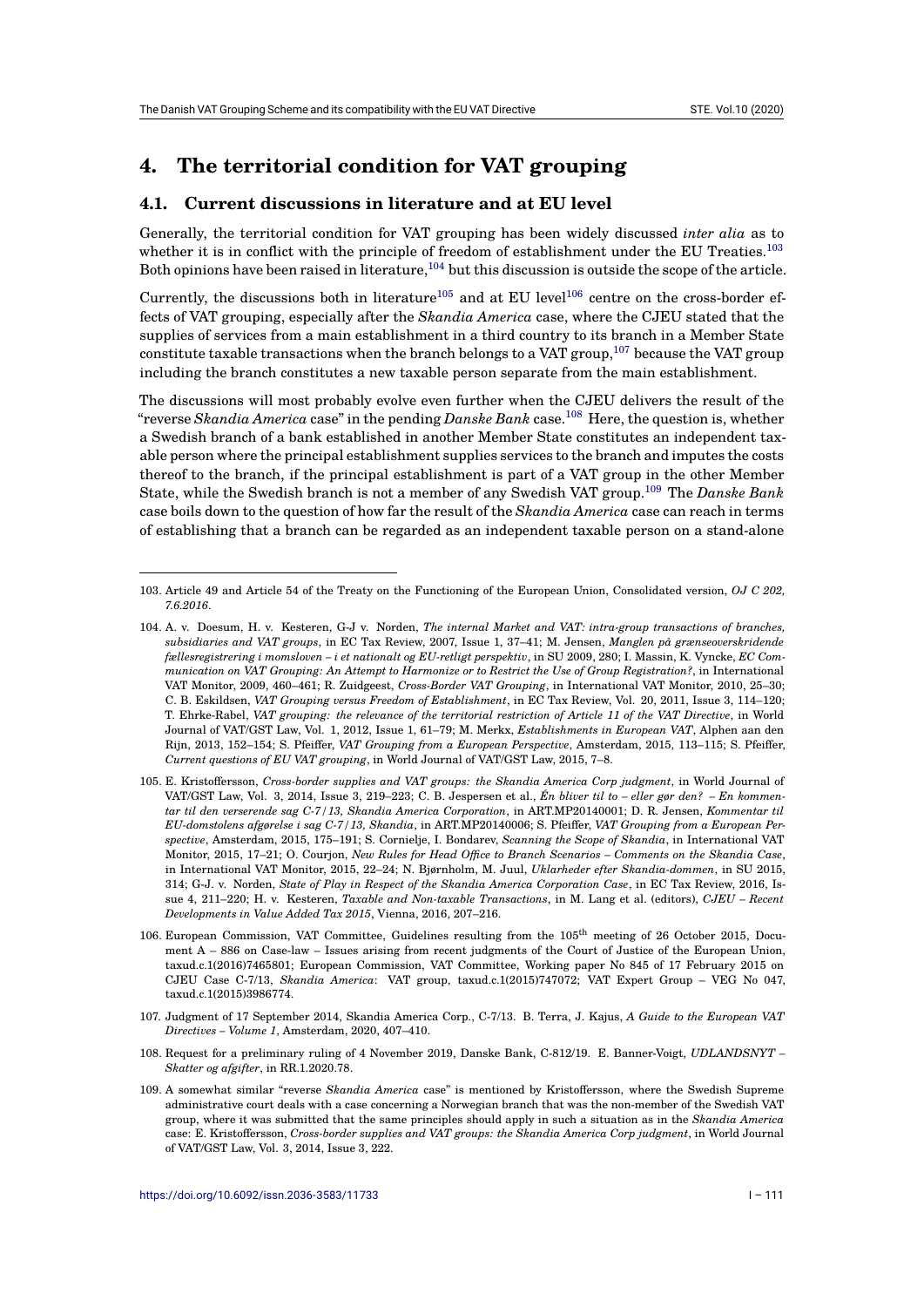basis, which is contrary to the *FCE Bank* principle<sup>110</sup> to an even higher degree than the *Skandia America* case. It follows from the *FCE Bank* principle that a branch, which is dependent upon a main establishment, constitutes a single taxable person with that main establishment.<sup>111</sup> It is outside the scope of the article to engage in this discussion, as the analysis of the territorial condition for VAT grouping focuses on the Danish implement[ati](#page-15-0)on thereof in both regulation and practice.

#### **4.2. Danish regulation and administrative practice**

The territorial condition for VAT grouping is implemented in the fourth sentence of Section 47(4) of the DVA, where only companies etc. *established* in Denmark can be part of a Danish VAT group. This is compatible with Article 11 of the VAT Directive.<sup>112</sup> Danish branches/fixed establishments of foreign main establishments/head offices/companies can be part of a Danish VAT group.<sup>113</sup> So far, no case law from the courts exists regarding the territorial condition for VAT grouping, but there is administrative practice.

In 2009, the Danish Tax Council issued a binding r[ulin](#page-15-1)g<sup>114</sup> which reflects the "reverse *[S](#page-15-2)kandia America* case", since the branch is the non-member of the VAT group. The case concerned a Danish VAT group within the insurance sector, where one of the members of the VAT group had a branch/representation office in a third country. The issue of the case was whether the VAT group could include the insurance turnover from customers ou[tsid](#page-15-3)e the EU when calculating its VAT refund, even if there was a branch/representation office in that country. The Council found that if a taxable person is established both in Denmark and abroad, only the Danish establishment can be part of a Danish VAT group; thus, the Danish establishment and the foreign establishment will become two separate taxable persons as a consequence of the VAT group, whereas the foreign establishment is still part of the original taxable person. Consequently, *if* the foreign branch/representation office in the third country is a fixed establishment, that fixed establishment and the member of the VAT group can no longer be regarded as a single taxable person. Based on the facts of the case, the Council found that there was *no* fixed establishment, as there was merely a representative office; therefore, it was part of the VAT group, and its turnover could be included in the calculation of VAT refund. Thereby, the Council upheld the *FCE Bank* principle, because the branch/representation office did *not* constitute a fixed establishment.<sup>115</sup> In instead the branch in fact had constituted a fixed establishment, the *Skandia America* case would have prevailed and changed the result of the case.

In 2016 after the *Skandia America* case, the Danish Tax Council appl[ied](#page-15-4) the "reverse *Skandia America* case" by stating that a Danish branch must calculate VAT on services received from the head office in another EU country, when that company is part of a VAT group in that country, and when the head office allocates a share of its general costs to the Danish branch.<sup>116</sup> Furthermore, the Council confirmed that the Danish branch's supplies to the VAT group in the other EU country are taxable supplies for consideration. Thus, if the conditions for deduction are fulfilled, the Danish branch has a deduction right for purchases used for the supplies to the VAT group in the other EU country.

<sup>110.</sup> Judgment of 23 March 2006, FCE Bank, C-210/04, EU:C:2006:196.

<sup>111.</sup> *Ibid*, para. 37.

<sup>112.</sup> COM(2009) 325 final, 6–7.

<span id="page-15-0"></span><sup>113.</sup> L. L. Jørgensen et al., *Momsloven med kommentarer og EU-henvisninger*, Copenhagen, 2007, 1174.

<sup>114.</sup> Danish Tax Council, binding ruling of 17 February 2009, SKM2009.119.SR. The case is commented by N. Bjørnholm, M. Juul, *Uklarheder efter Skandia-dommen*, in SU 2015, 314, section 3; C. Kristoffersen, M. Gale, Z. P. Hansen, *EU-Domstolen presser fællesskabet til samarbejde eller kaos!*, in SU 2015, 122, section 2.3.

<span id="page-15-2"></span><span id="page-15-1"></span><sup>115.</sup> D. R. Jensen, *Kommentar til EU-domstolens afgørelse i sag C-7/13, Skandia*, in ART.MP20140006.

<span id="page-15-4"></span><span id="page-15-3"></span><sup>116.</sup> Danish Tax Council, binding ruling of 21 June 2016, SKM2016.344.SR.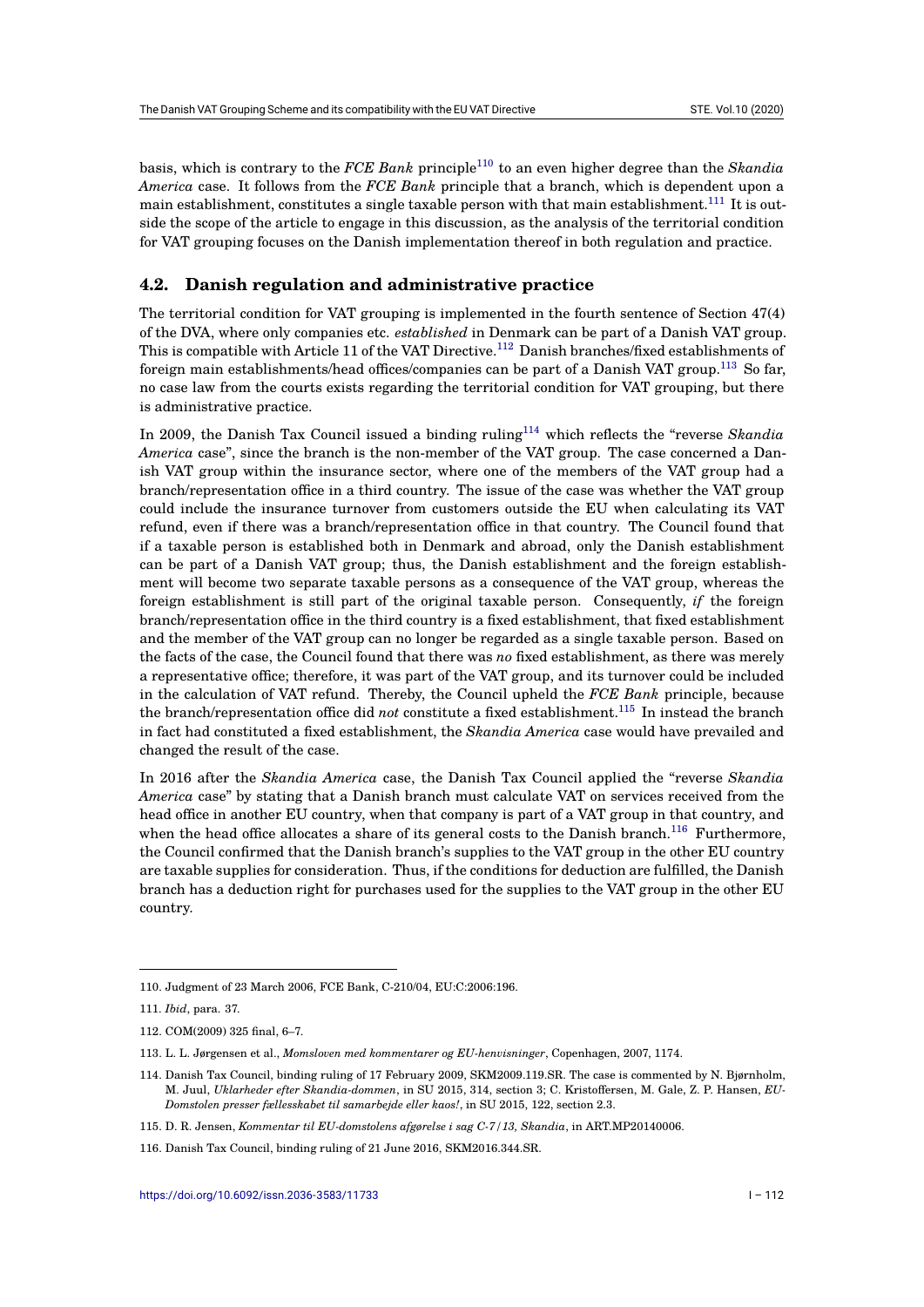This result was again confirmed in 2017 in respect of two VAT groups, where a Danish branch was part of a Danish VAT group, and the foreign main establishment was part of a VAT group in another EU country, and both of the VAT groups were regarded as independent taxable persons. $^{117}$ 

Currently, the Danish tax authorities (*Skattestyrelsen*) agree with the Guidelines from the VAT Committee (103<sup>rd</sup> and 105<sup>th</sup> meetings)<sup>118</sup> that only the main establishment/head office or a branch/fixed establishment in a given EU country can become part of a VAT group i[n th](#page-16-0)at EU country.<sup>119</sup> Following this, the guidelines of the tax authorities state the following, while mirroring the cases mentioned above:<sup>120</sup> The members of a VAT group cannot be regarded as taxable persons as there is only a single taxable person, i[.e.](#page-16-1) the VAT group; when a legal person consists of several entities, an entity is no longer part of the legal person, if that entity becomes part of a VAT group; the oth[er e](#page-16-2)ntities remain part of the legal person, unless the entities become members of other VAT groups.

In addition, the guidelines also state that supplies between two entities within the same legal person are taxable, if one of the entities is a member of a VAT group, and the other entity is either not a member of a VAT group or else is a member of another VAT group, provided it is a supply for consideration.<sup>121</sup> Finally, it is of no significance, if one of the entities is not a member of a VAT group due to the lack of access to VAT grouping in that EU country.<sup>122</sup>

The Danish tax authorities follow the *Skandia America* case, meaning that the members of a VAT group in an EU c[oun](#page-16-3)try are regarded as a single taxable person for VAT purposes.<sup>123</sup> The fact that a branch etc. in another EU country is part of a VAT group in that [EU](#page-16-4) country is equivalent to the fact that the branch is VAT grouped in accordance with the Danish rules on VAT grouping when applying the rules of the DVA.<sup>124</sup>

The same goes for members of a VAT group in a third country, who are also reg[arde](#page-16-5)d as a single taxable person for VAT purposes.<sup>125</sup> A Danish company's branch in a third country is regarded as having left the taxable person[/VA](#page-16-6)T group in Denmark, when the branch is part of a VAT group in a third country.<sup>126</sup> Again, the fact that e.g. a branch is part of a VAT group in a third country is equivalent to the fact that the branch is VAT grouped in accordance with the rules in the DVA.<sup>127</sup> However, this only applies, whe[n th](#page-16-7)e third country has both a VAT system that is comparable to the EU VAT system, and at the same time also has rules on VAT grouping which are comparable to t[he](#page-16-8) rules in the VAT Directive and in DVA.<sup>128</sup>

As can be seen, Denmark has taken a *narrow approach* to the territorial scope of VAT groupi[ng,](#page-16-9) according to which the territorial scope of a VAT group should coincide with the VAT jurisdiction of the Member State implementing the VAT gro[upi](#page-16-10)ng scheme, thus restricting the membership in the

<span id="page-16-2"></span>122. *Ibid*.

123. *Ibid*.

<span id="page-16-6"></span>127. *Ibid*.

<sup>117.</sup> Danish Tax Council, binding ruling of 20 December 2016, SKM2017.19.SR.

<sup>118.</sup> VAT Committee, Guidelines resulting from the 105th meeting, Document A – 886, taxud.c.1(2016)7465801. See also S. Pfeiffer, *VAT Grouping – Consequences of Nigl and Follow-up on Skandia America*, in M. Lang et al. (editors) *CJEU – Recent Developments in Value Added Tax 2016*, Vienna, 2017, 151–153.

<span id="page-16-0"></span><sup>119.</sup> The Legal Guidelines 2020–2, section D.A.3.3.1.

<span id="page-16-1"></span><sup>120.</sup> *Ibid*.

<sup>121.</sup> *Ibid*.

<span id="page-16-3"></span><sup>124.</sup> *Ibid*. Danish tax authorities, guidance signal of 29 November 2019, SKM2019.593.SKTST.

<span id="page-16-4"></span><sup>125.</sup> The Legal Guidelines 2020–2, section D.A.3.3.1.

<span id="page-16-5"></span><sup>126.</sup> *Ibid*. Danish Tax Council, binding ruling of 15 November 2016, SKM2019.480.SR.

<span id="page-16-10"></span><span id="page-16-9"></span><span id="page-16-8"></span><span id="page-16-7"></span><sup>128.</sup> *Ibid*. The Danish tax authorities have amended their former practice as stated in Danish Tax Council, binding ruling of 24 April 2007, SKM2007.295.SR, cf. Danish tax authorities, guidance signal of 29 November 2019, SKM2019.594.SKTST.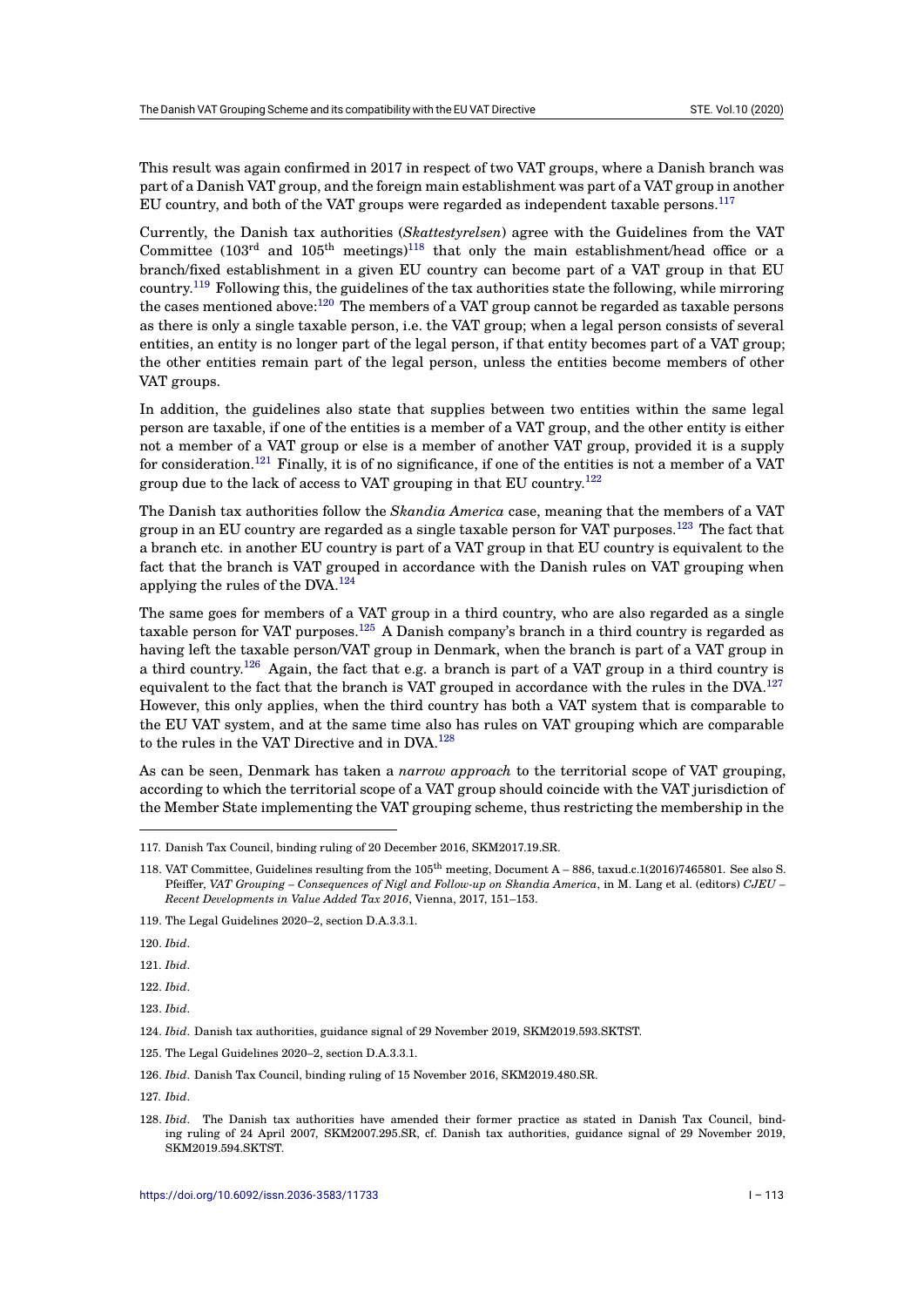VAT group to only those businesses physically present in the territory, and regardless of their legal ties with other entities of the same company that may be physically present elsewhere.<sup>129</sup> Thus, Denmark agrees with the vast majority of the VAT Committee.<sup>130</sup> It can be noted that the Danish narrow approach to the territorial condition for VAT grouping is in line with the European Commission's interpretation, where emphasis is placed on the physical presence of an establishment in the territory of a Member State.<sup>131</sup>

Conclusively, the Danish implementation of the territorial cond[itio](#page-17-0)n for VAT grouping is compatible with the VAT Directive, including EU case law based on the *Skandia America* case.

# **5. Current and future discussions in Denmark**

In Denmark, various problems and questions in connection with VAT grouping are discussed, which need to be clarified further in the future. Just a few aspects of the discussions are briefly mentioned here, in order to give a little insight into these issues.

One aspect is the question of the full effect and consequences of VAT grouping for VAT purposes, i.e. whether VAT grouping must be considered as a "merger", meaning that the VAT group must be treated in every respect as a single taxable person.<sup>132</sup> As a consequence, the sale of shares in a subsidiary out of a VAT group would for example have to be regarded as a transfer of a going concern, i.e. equivalent to the sale of an internal department of a company.<sup>133</sup> So far, the Danish Tax Tribunal (*Landsskatteretten*) has taken the opposite standpoint in a decision from 2014.<sup>134</sup> The facts of the case were that a VAT group consisting of [a ho](#page-17-1)lding company and several subsidiaries had incurred costs from advisory services in connection with the 100% sale of two VAT grouped subsidiaries, but it could not deduct input VAT on those costs, because the se[rvic](#page-17-2)es could be directly allocated to the sale of shares. Thus, the Tribunal did not find – regardless of VAT groupin[g –](#page-17-3) that the sale of shares could be regarded as a transfer of a going concern.

Another aspect, which is interrelated to the first aspect, is the calculation of the right of input VAT deduction for the VAT group as a whole in terms of the *pro rata* partial deduction right for VATregistered and VAT-exempt activities, and the *estimated* partial deduction right for VAT-registered and non-taxable activities.<sup>135</sup> In particular, this is complicated for mixed VAT groups of companies and in relation to the right to deduct input VAT incurred in connection with e.g. advisory and transaction costs related to the sale and purchase of shares.<sup>136</sup>

- 130. VAT Committee, Guidelines resulting from the 105th meeting, Docum[ent](#page-17-5) A 886, taxud.c.1(2016)7465801.
- 131. COM(2009) 325 final, 6–8. See also VAT Committee, Working paper No 845, taxud.c.1(2015)747072, 24–25.

<sup>129.</sup> VAT Committee, Working p[aper](#page-17-4) No 845, taxud.c.1(2015)747072, 22.

<sup>132.</sup> COM(2009) 325 final, 4–5.

<span id="page-17-1"></span><span id="page-17-0"></span><sup>133.</sup> Doesum et al., *Share Disposals and the Right of Deduction of Input VAT*, in EC Tax Review, 2010, Issue 2, 70; C. B. Jespersen, C. B. Eskildsen, *EU-Domstolen fastslår, at et "rent" aktiesalg ikke kan udgøre en virksomhedsoverdragelse i momsretlig henseende*, in ART.MP20130628, section 3; C. B. Jespersen, C. B. Eskildsen, *Momsfradrag for rådgiveromkostninger ved køb og salg af aktier – En kommentar til (udvalgte dele af) EU-Domstolens dom i de forenede sager C-108/14 og C-109/14, Larentia + Minerva, og Landsskatterettens kendelse refereret i SKM2014.857.LSR*, in SU 2016, 1, section 3.2. The author has discussed this issue in K. K. E. Elgaard, *Recent Norwegian Supreme Court case law on VAT grouping and VAT deduction of transaction costs related to the sale and purchase of shares from an EU and a Danish perspective – Part three*, Skatterett, Vol. 39, 2020, Issue 3–4, 223–254.

<span id="page-17-2"></span><sup>134.</sup> Danish Tax Tribunal, decision of 8 April 2014, SKM2014.857.LSR.

<sup>135.</sup> The Legal Guidelines 2020–2, sections D.A.3.3.1 and D.A.11.1.3.2.3; Danish Tax Tribunal, decision of 23 November 2017, SKM2017.666.LSR; Danish Tax Council, binding ruling of 29 April 2014, SKM2014.376.SR.

<span id="page-17-5"></span><span id="page-17-4"></span><span id="page-17-3"></span><sup>136.</sup> Danish Tax Tribunal, decision of 26 June 2002, SKM2002.406.LSR. The author has discussed this issue in K. K. E. Elgaard, *Recent Norwegian Supreme Court case law on VAT grouping and VAT deduction of transaction costs related to the sale and purchase of shares from an EU and a Danish perspective – Part one*, Skatterett, Vol. 39, 2020, Issue 1, 28–48, see also the cited literature in notes 2–5; K. K. E. Elgaard, *Recent Norwegian Supreme Court case law on VAT grouping and VAT deduction of transaction costs related to the sale and purchase of shares from an EU and a Danish perspective – Part two*, Skatterett, Vol. 39, 2020, Issue 2, 101–135; K. K. E. Elgaard, *Recent Norwegian Supreme Court*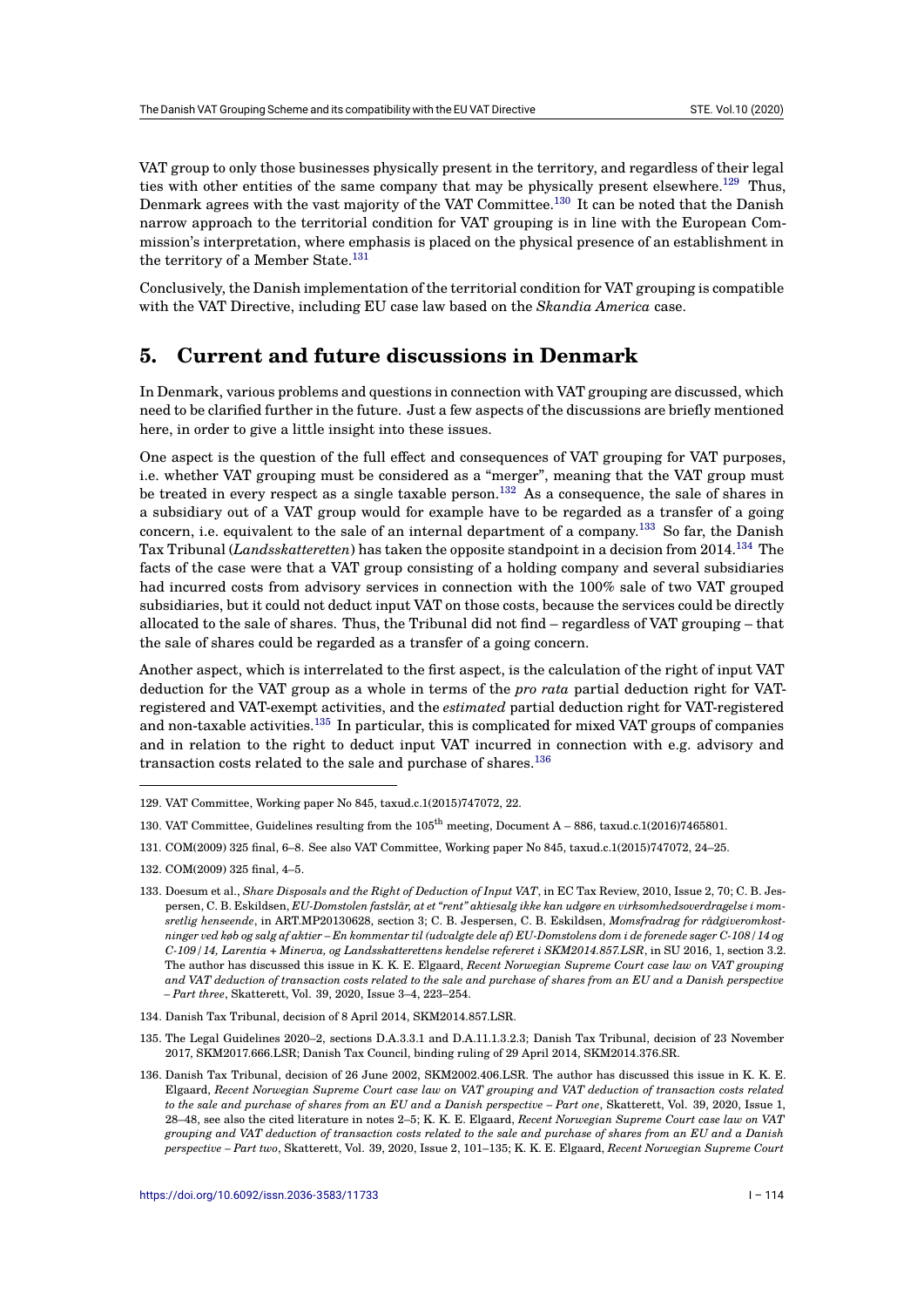Yet another aspect is the risk of abuse and avoidance in connection with the use of VAT grouping in situations where VAT grouping results in a tax advantage for the VAT group, e.g. due to the fact that internal transactions within the VAT group are outside the scope of VAT. So far, neither court case law nor administrative practice have been made public on what may constitute abuse or avoidance in connection with VAT grouping, except for some indications in administrative practice. Such indications stem from a case in 2015, which concerned the internal sale of immovable property within a VAT group followed *inter alia* by a later VAT-exempt sale of shares, where the tax authorities stated that the transfer of the building sites immediately after VAT grouping would be regarded as an *indication* that there could be abuse of the rules.<sup>137</sup> Furthermore, the tax authorities and the Danish Tax Council noted that the EU VAT anti-abuse doctrine developed by the CJEU also comprises permission for VAT grouping, in the same way as VAT grouping can be terminated with effect for already performed transactions, where there is abuse of the VAT rules.<sup>138</sup> However, due to procedural rules, the Council did not answer whether the [ac](#page-18-0)tual application for VAT grouping could be refused on the grounds of abuse, because it was outside the scope of its competence on issuing binding rulings.<sup>139</sup> Since then, there have been a few cases involving VAT grouping where abuse and avoidance were not present, or it would not be present under certain circu[ms](#page-18-1)tances.<sup>140</sup> Thus, it still remains to be seen, whether and to what extent abuse and avoidance can be found to exist in connection with VAT grouping.

This leads to the last a[spe](#page-18-2)ct on whether there is a need for the Danish legislators to adopt m[ore](#page-18-3) detailed rules on VAT grouping, $141$  the consequences of VAT grouping, the need for special antiavoidance measures, the request and application procedure for new VAT groups or alterations thereto, termination and de-registration of existing VAT groups etc. Naturally, amendments to the rules on VAT grouping would have to be based on an overall and thorough assessment of the principles of legality, legal certa[inty](#page-18-4) and proportionality, as well as considerations on clarity, complexity, administrative simplification and so on. Maybe the essential issue here is more a matter of time, as to when the lack of clear and precise rules in respect of these areas puts a pressure on both businesses and the tax authorities that can no longer be ignored by the political and legislative bodies, if it ever comes to that.

# **6. Conclusions**

Denmark has chosen not to implement the direct wording of Article 11 of the VAT Directive, including the close connection in the form of the three substantive links for VAT grouping, i.e. the financial, economic and organisational links, in the wording of Section 47(4) of DVA. There are two options for VAT grouping in Denmark. The first option is unconditional VAT grouping for taxable persons who exclusively perform taxable activities upon request. This option is not compatible with the VAT Directive, but it is in harmony with the purposes of administrative simplification and combating abuses, due to the fact that only fully taxable persons can opt for VAT grouping. Therefore, the incompatibility of the Danish rules on VAT grouping with the VAT Directive may seem to be an acceptable state of law.

*case law on VAT grouping and VAT deduction of transaction costs related to the sale and purchase of shares from an EU and a Danish perspective – Part three*, Skatterett, Vol. 39, 2020, Issue 3–4, 223–254.

<sup>137.</sup> Danish Tax Council, binding ruling of 23 June 2015, SKM2015.530.SR. The case is commented by K. K. E. Elgaard, *A comparative analysis of VAT grouping schemes from a Nordic perspective – aspects of tax avoidance and fiscal competition*, in Nordic Tax Journal, 2017, Issue 1, 15–18.

<sup>138.</sup> Danish Tax Council, binding ruling of 23 June 2015, SKM2015.530.SR. S. E. Pedersen, *Moms og fast ejendom*, Copenhagen, 103–104; R. Christiansen, *Fast ejendom – hvad afgør om salget er momspligtigt?*, in SR.2017.96.

<span id="page-18-0"></span><sup>139.</sup> Danish Tax Council, binding ruling of 23 June 2015, SKM2015.530.SR.

<span id="page-18-1"></span><sup>140.</sup> Danish Tax Council, binding ruling of 24 April 2018, SKM2018.246.SR; Danish Tax Council, binding ruling of 28 March 2017, SKM2017.368.SR; Danish Tax Council, binding ruling of 20 October 2015, SKM2015.707.SR. S. E. Pedersen, *Moms og fast ejendom*, Copenhagen. 103–104.

<span id="page-18-4"></span><span id="page-18-3"></span><span id="page-18-2"></span><sup>141.</sup> H. J. Kozuch, T. S. Svane, *Fællesregistrering for moms – uklar praksis*, in TfS 2005, 481.